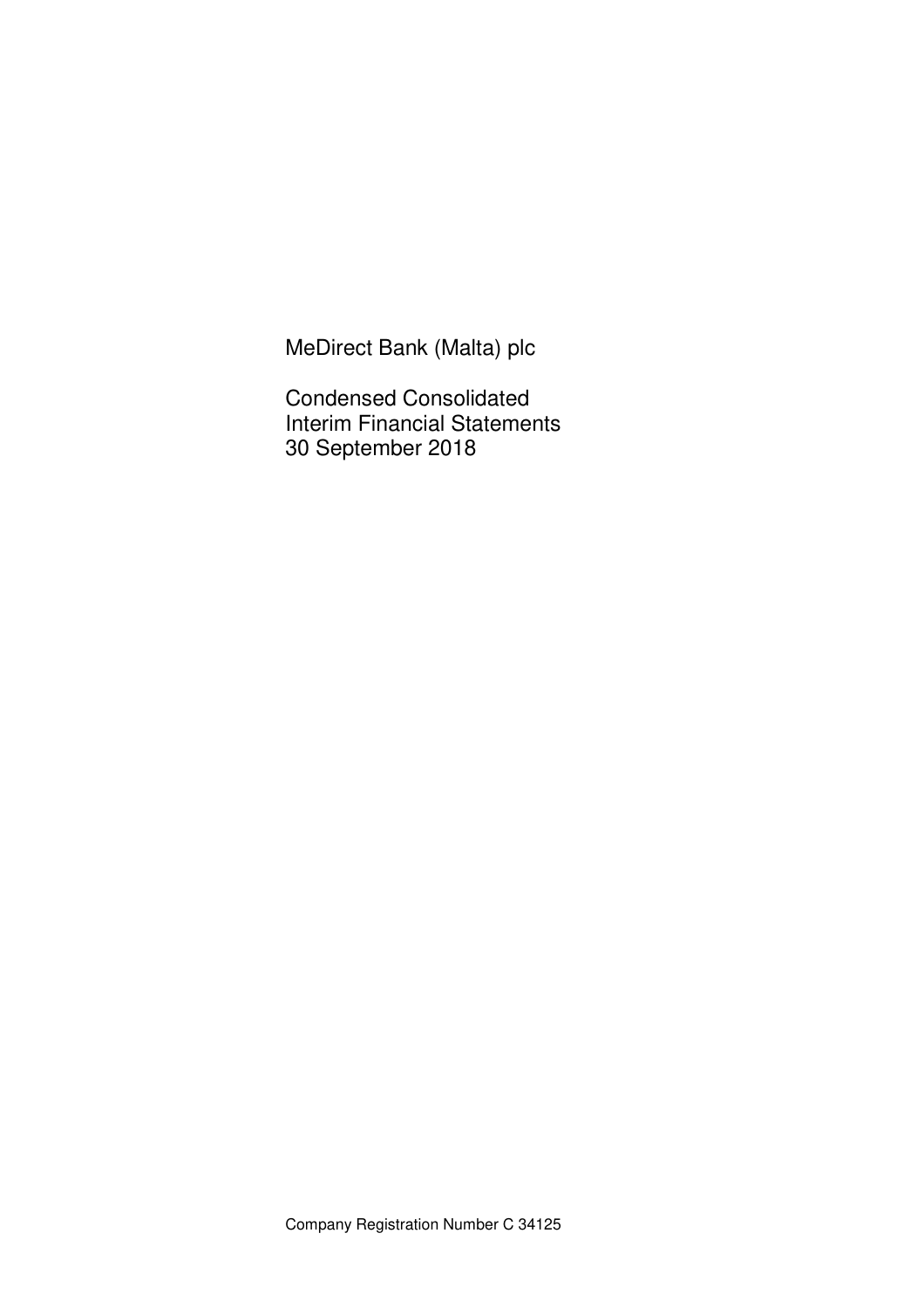|                                                                  | Pages     |
|------------------------------------------------------------------|-----------|
| Interim directors' report pursuant to Listing Rules 5.74 et seq  | 1 - 4     |
| Condensed consolidated interim financial statements:             |           |
| Condensed consolidated interim statement of financial position   | $5 - 6$   |
| Condensed consolidated interim statement of comprehensive income | 7         |
| Condensed consolidated interim statement of changes in equity    | $8 - 9$   |
| Condensed consolidated interim statement of cash flows           | $10 - 11$ |
| Notes to the condensed consolidated interim financial statements | $12 - 33$ |
|                                                                  |           |

Independent auditors' report on review of condensed consolidated interim financial statements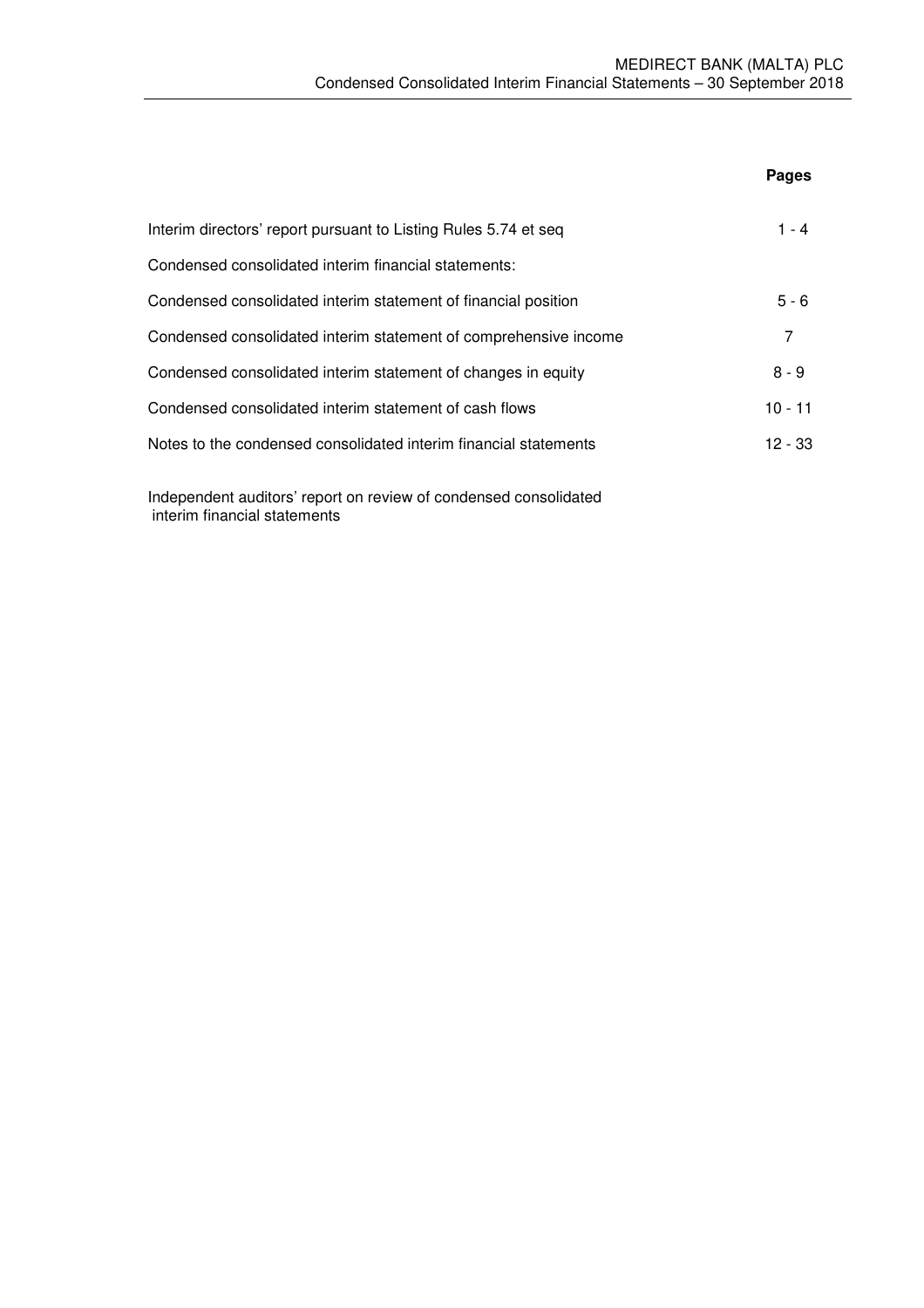## **Interim directors' report pursuant to Listing Rules 5.74 et seq**

The directors present their interim financial statements of MeDirect Bank (Malta) plc ("the Bank" or "MeDirect Malta"), and its principal subsidiary, MeDirect Bank S.A. ("MeDirect Belgium" or "the subsidiary") (together referred to as the "Group" or "MeDirect Malta Group") for the six month period ended 30 September 2018.

## **Principal Activities**

The principal activities of MeDirect Malta and MeDirect Belgium comprise lending to international corporates and the provision of banking services primarily to the mass affluent sector in Malta and Belgium, focusing primarily on term deposit savings and wealth management, as well as local corporate banking in Malta.

### **Financial Performance**

The Group reported a profit after tax of  $\epsilon$ 11.8 million for the six months ended 30 September 2018 compared with €7.1 million for the same period last year. The Group registered growth both in its net interest income and in its net fee and commission income as a result of growth in both its international lending business and its wealth management business. The current period's performance was negatively impacted by higher credit impairment charges.

During the six-months ended 30 September 2018, the Group registered net interest income of €33.7 million (30 September 2017: €31.1 million). Total operating income amounted to €37.8 million (30 September 2017: €33.7 million). Total operating expenses amounted to €25.1 million (30 September 2017: €23.9 million).

The Group continued to build its corporate lending activities both internationally and domestically. As at 30 September 2018, the Group's international and domestic loans and advances to customers ("Lending Portfolio") stood at €1.9 billion (31 March 2018: €1.7 billion), net of expected credit losses of €30.5 million (31 March 2018: collective impairment loss allowances of €5.6 million and specific impairment loss allowances of €17.0 million). In addition the Group had commitments of €433.4 million under revolving credit facilities as at 30 September 2018 (31 March 2018: €361.8 million) and other undrawn credit facilities of €52.5 million (31 March 2018: €74.7 million). As at 30 September 2018, the Group's investment portfolio, consisting of debt securities stood at €0.5 billion (31 March 2018: €0.6 billion).

### **Business Development**

At the moment the Group is looking at broadening its asset base internationally to diversify both its risk and its income. The Group will enter new asset classes and new jurisdictions in thoughtful and well planned ways, building on our track record of both organic and inorganic growth.

On 1 February 2018, MeDirect Malta announced that the boards of directors of MeDirect Malta and Charts Investment Service Limited ("Charts") have each voted to merge Charts into MeDirect Malta, subject to receipt of all applicable regulatory approvals and completion of all legal requirements. On 1 April 2018 the shares held by MDB Group Limited in Charts were transferred to MeDirect Malta. With effect from 1 April 2018, the merger between MeDirect Malta and Charts became effective for accounting purposes. Thus all the transactions of Charts have been treated as being those of MeDirect Malta with effect from 1 April 2018.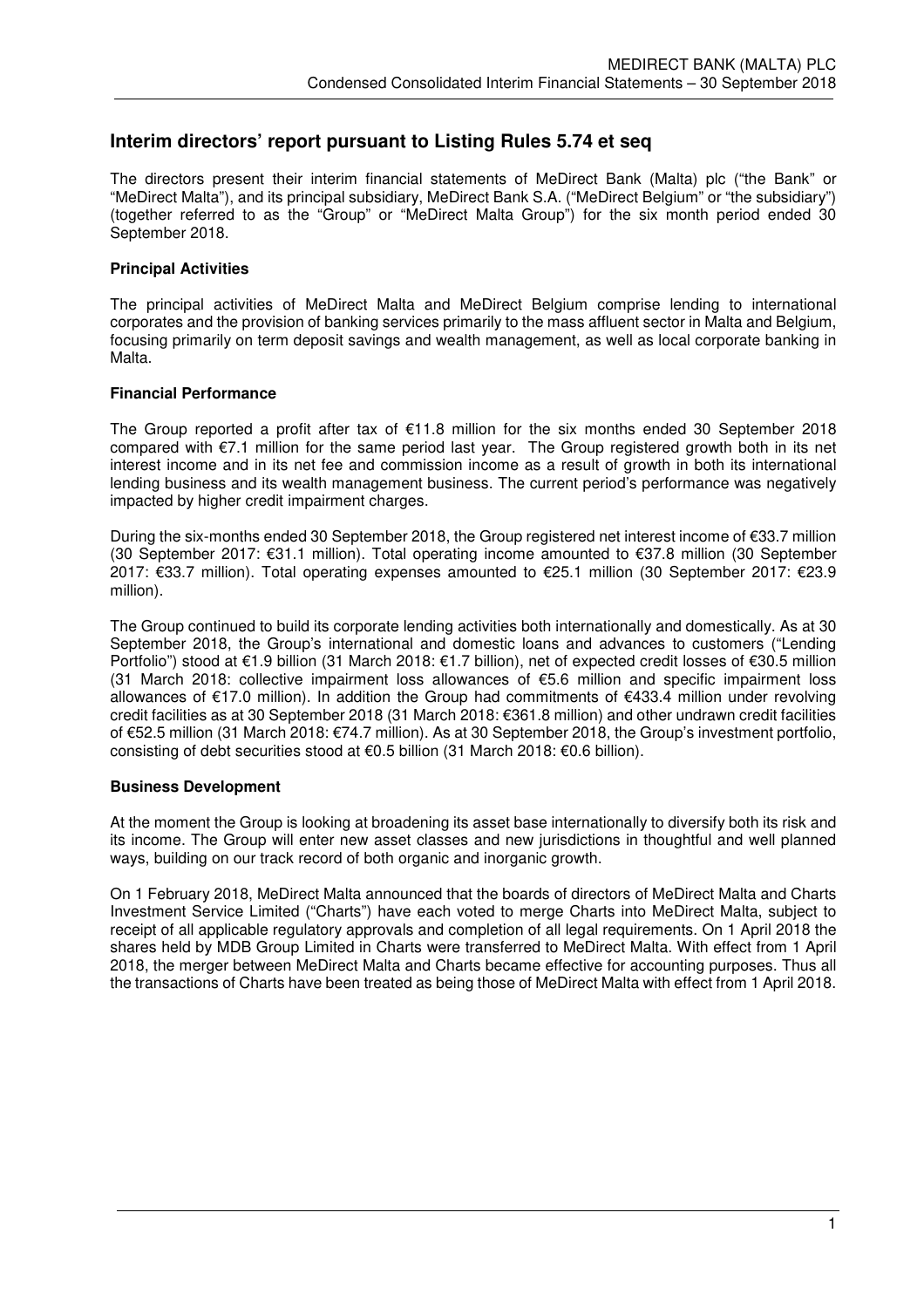# **Interim directors' report pursuant to Listing Rules 5.74 et seq** - continued

### **Business Development** - continued

During the financial period ended 30 September 2018, the Group continued to implement its business plan with the aim of sustaining the Group's long-term profitability by building its international corporate lending portfolio and its deposit customer base in the mass affluent market both in Malta and Belgium and also with select corporates in Malta.

The Group also continues to make significant investments in technology that have allowed it to enhance its online banking and investment services for its customers, together with systems to support such services. Investment services include online execution of brokerage transactions in respect of equities, bonds and funds as well as foreign exchange execution capabilities. The Group also offers online retirement and investment planning capabilities, model portfolio analytical tools to enable customers to analyse portfolio and investment alternatives and a broad range of research and market data resources.

The Group continues to fund its portfolios through deposits and through the international wholesale financial markets. The Group's significant deposit base, both in Malta and in Belgium, has strengthened and made more robust the Group's funding platform. Access to the Eurex repo platform provides efficient funding for the Group. The Group's core deposit offering is a range of fixed-term and other term deposit savings products. As at 30 September 2018, the Group's deposit base reached €2.0 billion (31 March 2018: €2 billion). The Group's deposit base also provides a potential customer base for investment and wealth management products.

The Group's Lending Portfolio primarily consists of senior secured loans and revolving credit facilities to corporate borrowers domiciled in Western Europe. Substantially all loans and revolving credit facilities in the portfolio are denominated in euro or pound sterling and substantially all of the loans are floating rate instruments (some have interest rate floors embedded within the contracts) and would not be adversely affected by material changes in interest rates.

As part of the Group's funding strategy, MeDirect Malta had set up Grand Harbour I B.V. ("GH I"), a controlled special purpose entity which has been consolidated since the Group retained all the risks and rewards of the structure. GH I was funded through two intragroup loan facilities subscribed to by MeDirect Malta and MeDirect Belgium that led to a transfer of risk from MeDirect Belgium to MeDirect Malta, without however changing MeDirect Malta Group's overall risk on a consolidated basis. MeDirect Belgium and MeDirect Malta invested in GH I on a 75% - 25% basis with the tranche bought by MeDirect Belgium (the "Senior Loan") having a senior ranking vis-à-vis the facility taken up by MeDirect Malta (the "Junior Loan").

The MDB Group (the "Regulatory Group"), which comprises MeDirect Group Limited and its subsidiaries, the MeDirect Malta Group, remains committed to operating with strong regulatory ratios and a robust liquidity position. For more information one may refer to the Pillar 3 reports issued by the MDB Group on a quarterly basis that are available on the Group's website.

The Regulatory Group, that is also considered a core domestic bank by the Central Bank of Malta, will continue to ensure that appropriate capital levels are maintained reflecting the economic environment and the challenges that the Regulatory Group is faced with. The Regulatory Group is under the Single Supervisory Mechanism ("SSM") and the direct supervision of the European Central Bank ("ECB"). The Regulatory Group is confident that it will continue to meet the high expectations of the ECB.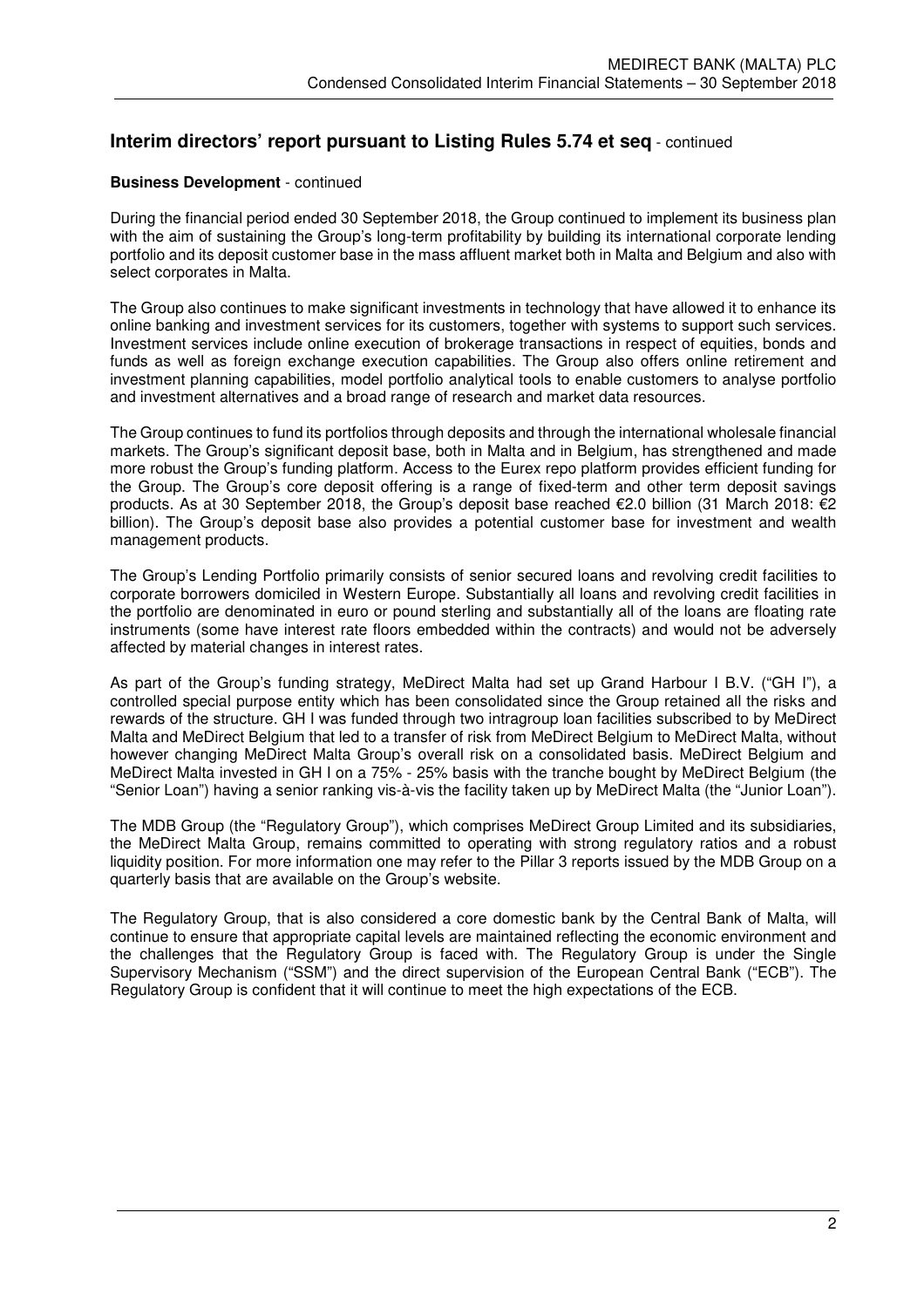## **Interim directors' report pursuant to Listing Rules 5.74 et seq** - continued

### **Dividends and reserves**

After adjusting the Reserve for General Banking Risks in accordance with the requirements of Banking Rule ("BR") 09 - Measures addressing credit risk arising from the assessment of the quality of asset portfolios of credit institutions authorised under the Maltese Banking Act (Cap. 371), the retained earnings of the Group amounted to €46.3 million (31 March 2018: €42.5 million).

By virtue of a shareholders' resolution dated 30 May 2018, MeDirect Bank Malta plc approved the repayment of the shareholder contribution equivalent to  $\epsilon$ 7.23 million.

#### **Outlook and future business developments**

The ongoing robustness of capital and liquidity ratios provide a stable foundation from which to produce attractive and sustainable returns. The strategy that has been defined by the Board of Directors over the last few years has resulted in significant growth whilst producing attractive returns and an ability to invest in the capabilities of the Group notwithstanding the low interest rate environment.

Stability in the international capital markets results in a positive effect on the Group's wealth management and investment services businesses since greater investor confidence leads to increased customer interest in the investment products offered by the Group.

The above should be construed in light of the fact that the Eurozone macroeconomic environment remains challenging, especially given the economic effects of the approaching UK Brexit, and that any reversal of the positive trends described above could have a negative effect on the Group's asset portfolios and businesses. Despite these ongoing challenges, the Group remains confident that its underlying strategy will continue to result in profitable growth. Furthermore, the Group is currently exploring new opportunities in order to diversify the Group's asset classes and the relative revenue streams.

As a result of the operations previously undertaken by Charts, MeDirect Malta will consolidate and expedite its Maltese wealth management business.

The Group has grown its corporate lending activities. The Group has recently been operating with a relatively stable leverage ratio and intends to continue to operate with a capital adequacy ratio in excess of the minimum capital requirements determined by Capital Requirements Directive ("CRD") IV and also in conformity with any other guidance issued by the Group's regulator, the ECB's joint Supervisory Team (the "JST").

The developments mentioned above enable the Board of Directors to look forward to the future with cautious optimism. Furthermore, at present the Group's shareholders are considering strategic options in relation to the Group, including a possible sale. A final decision of the outcome of this process has not been made, and it may or may not lead to a sale.

### **Related parties**

There were no material changes in related party transactions from those detailed in the financial statements for the period ended 31 March 2018. During this period no further related party transactions materially affected the financial position or liquidity of the Group.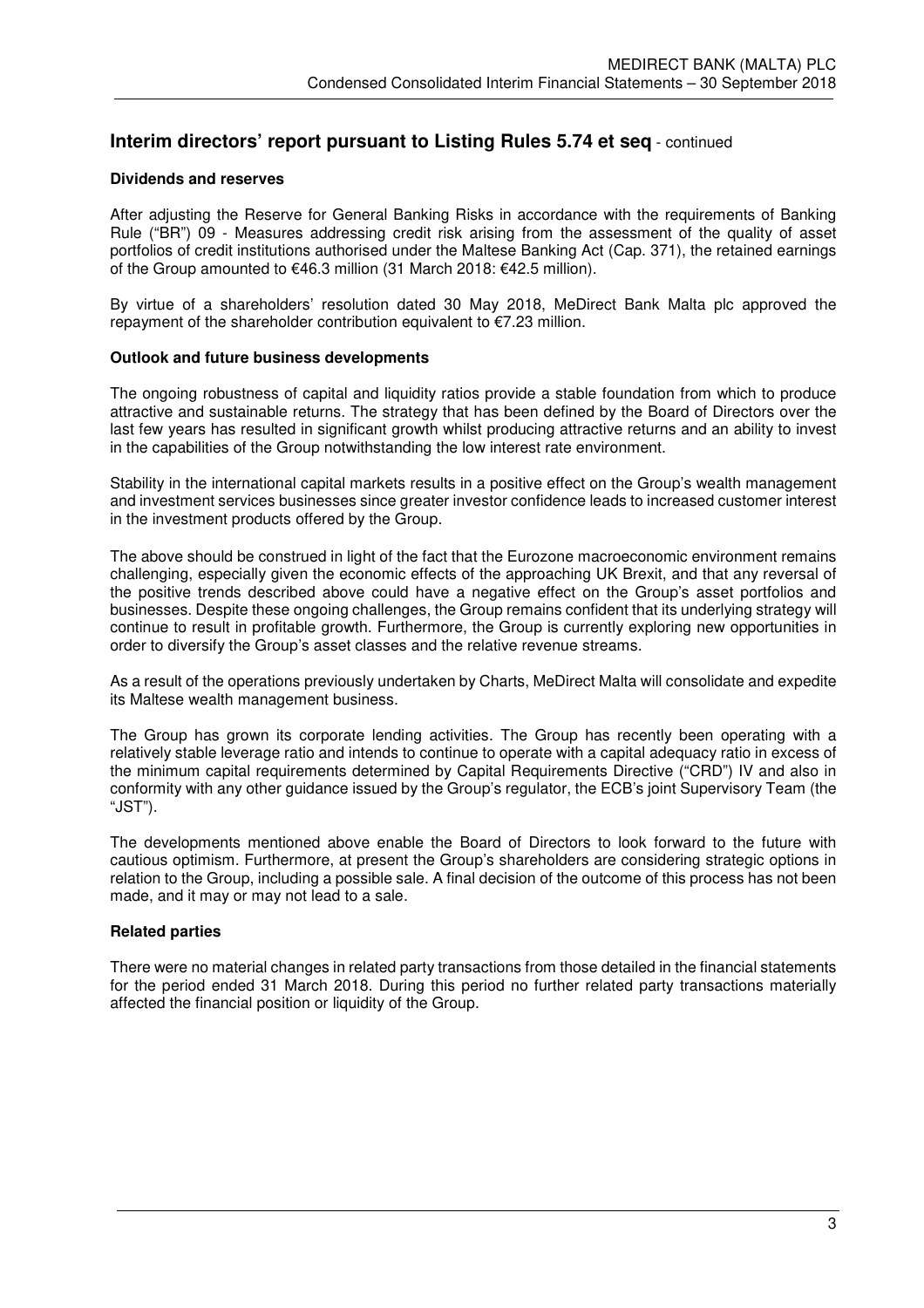# **Interim directors' report pursuant to Listing Rules 5.74 et seq** - continued

## **Events after the reporting date**

The Group was notified on 30 November 2018 that a debtor client had entered into an agreement that is expected to lead to the successful disposal of its business during the first quarter of 2019. The reported price at which this disposal is expected to occur would lead to the recovery, in total or to a material extent, of credit losses amounting to €3.5 million that have been recognised by the Group in earlier accounting periods on the account in question; and of unaccrued interest due thereon. The Group is awaiting further information to enable it to better assess the favourable impact of this transaction, which will be reflected in its results for the full financial year ending on 31 March 2019.

Approved by the Board on 3 December 2018 and signed on its behalf by:

Michael Bussey **Michael Bussey State A. Watson**<br>Chairman Chiliam Chairman *Chairman Director and Chief Executive Officer*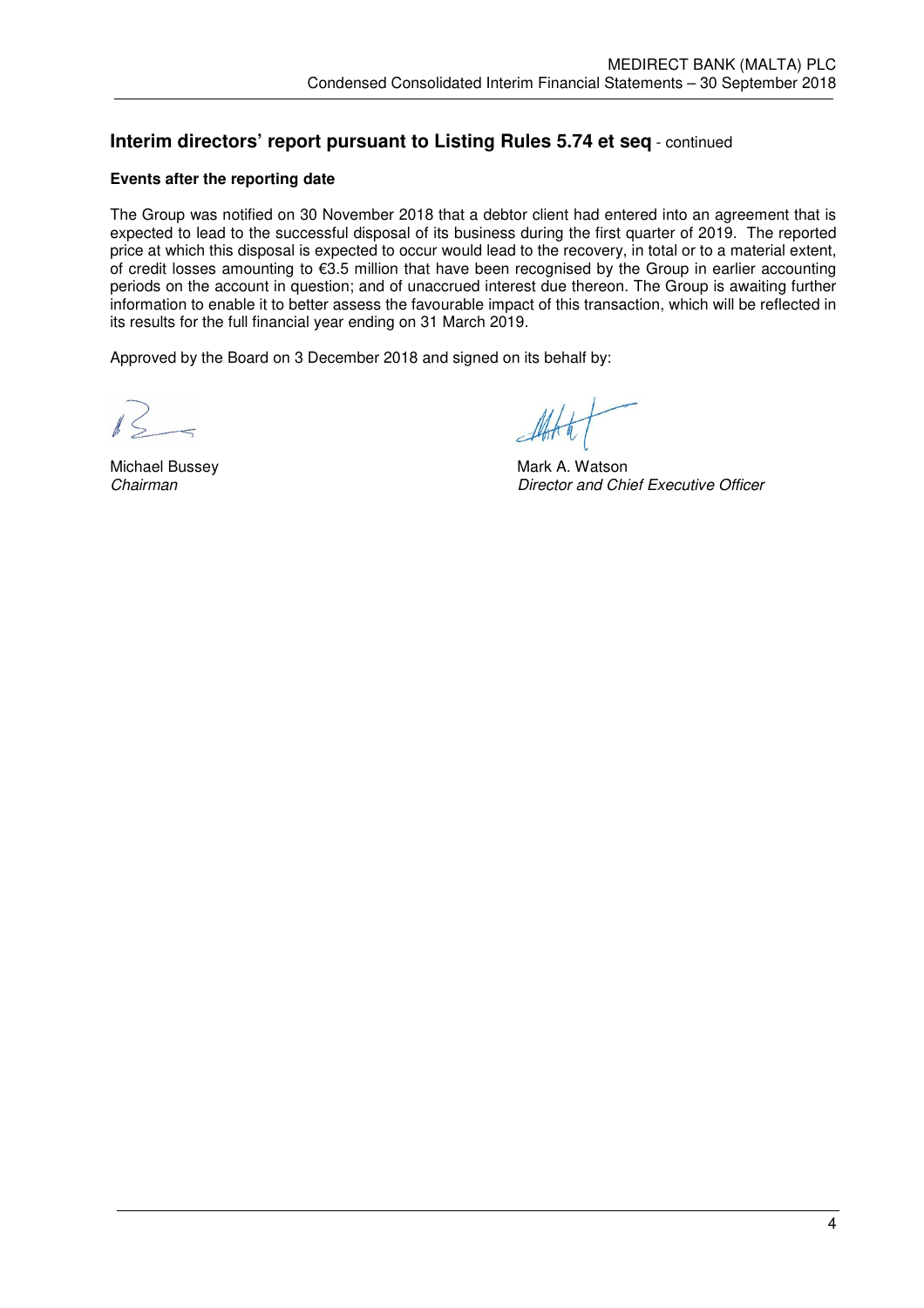# **Condensed consolidated interim statement of financial position**

|                                                | As at        | As at     |
|------------------------------------------------|--------------|-----------|
|                                                | 30 September | 31 March  |
|                                                | 2018         | 2018      |
|                                                | €000         | €000      |
| <b>ASSETS</b>                                  |              |           |
| Balances with Central Banks and cash           | 68,026       | 103,739   |
| Derivative financial instruments               | 1,046        | 470       |
| Loans and advances to financial institutions   | 111,353      | 113,623   |
| Loans and advances to customers                | 1,857,428    | 1,701,716 |
| Investments - Treasury                         | 544,816      | 560,245   |
| Property and equipment                         | 1,697        | 1,223     |
| Intangible assets                              | 4,100        | 2,495     |
| Non-current assets classified as held for sale | 1,785        | 1,785     |
| Current tax assets                             | 9,759        | 9,527     |
| Deferred tax assets                            | 23,636       | 16,104    |
| Prepayments and accrued income                 | 16,030       | 18,168    |
| Other assets                                   | 10,560       | 16,510    |
| <b>Total assets</b>                            | 2,650,236    | 2,545,605 |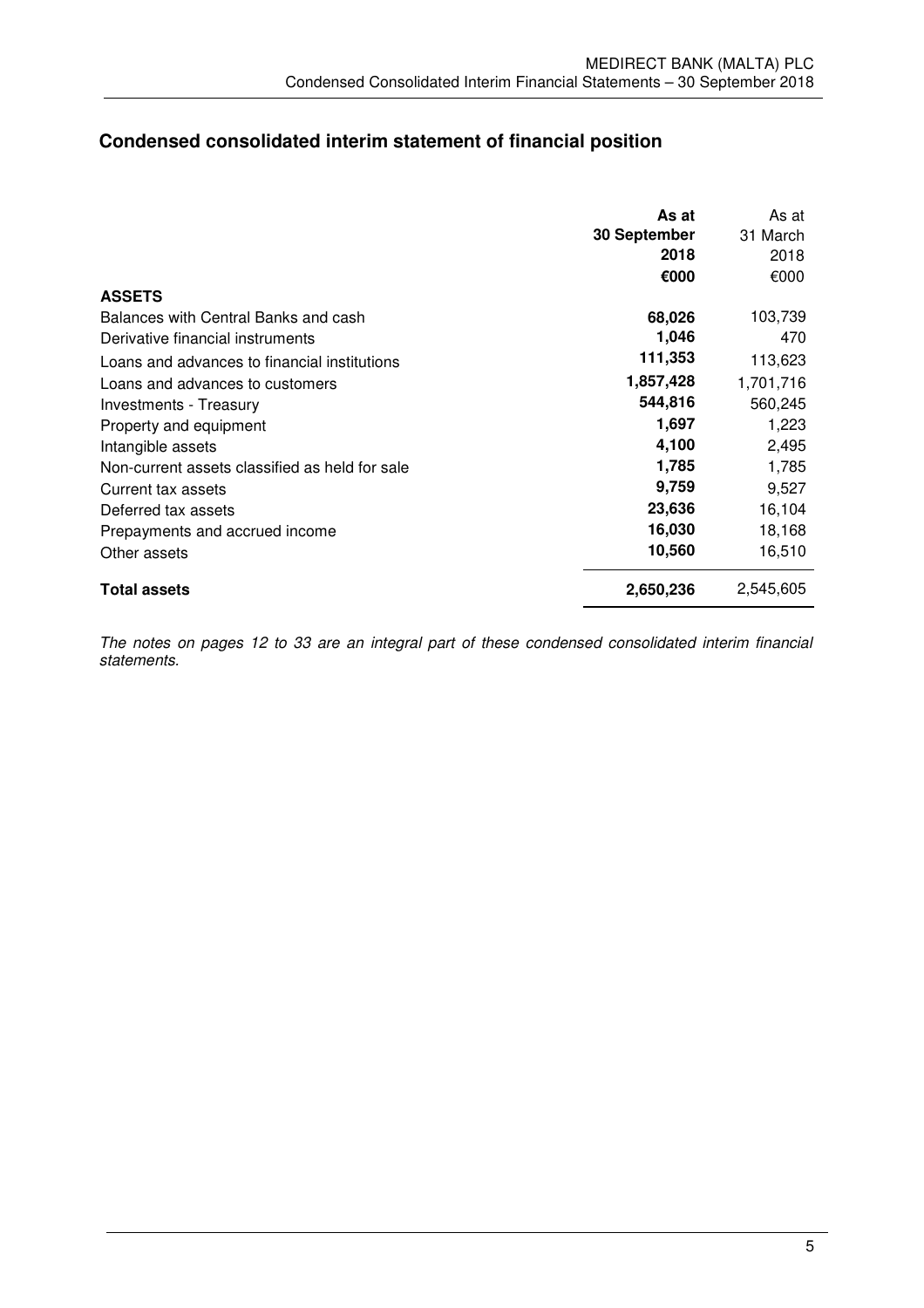## **Condensed consolidated interim statement of financial position** - continued

|                                          | As at        | As at     |
|------------------------------------------|--------------|-----------|
|                                          | 30 September | 31 March  |
|                                          | 2018         | 2018      |
|                                          | €000         | €000      |
| <b>EQUITY</b>                            |              |           |
| Called up issued share capital           | 117,450      | 117,450   |
| Share premium                            | 13,464       | 13,464    |
| Shareholders' contributions              | 143,196      | 147,353   |
| Reserve for general banking risks        | 1,856        | 1,694     |
| Other reserves                           | (217)        | (1,732)   |
| Retained earnings                        | 46,345       | 42,468    |
| <b>Total equity</b>                      | 322,094      | 320,697   |
| <b>LIABILITIES</b>                       |              |           |
| Derivative financial instruments         | 2,297        | 3,581     |
| Amounts owed to financial institutions   | 248,075      | 126,428   |
| Amounts owed to customers                | 1,967,360    | 1,979,159 |
| Subordinated liabilities                 | 66,876       | 66,949    |
| <b>Current tax liabilities</b>           | 194          | 156       |
| Accruals and deferred income             | 36,224       | 34,266    |
| <b>Other liabilities</b>                 | 7,116        | 14,369    |
|                                          |              |           |
| <b>Total liabilities</b>                 | 2,328,142    | 2,224,908 |
| <b>Total equity and liabilities</b>      | 2,650,236    | 2,545,605 |
| <b>Memorandum items</b>                  |              |           |
| Commitments to purchase financial assets | 61,115       | 118,250   |
| Commitments to extend credit, guarantees |              |           |
| and other commitments                    | 501,341      | 449,153   |

*The notes on pages 12 to 33 are an integral part of these condensed consolidated interim financial statements.* 

The condensed consolidated interim financial statements on pages 5 to 33 were approved and authorised for issue by the Board of directors on 3 December 2018 and signed on its behalf by:

 $1/3$ 

Michael Bussey **Michael Bussey State A. Watson**<br>Chairman Chinage Chairman **Director and Chief Executive Officer**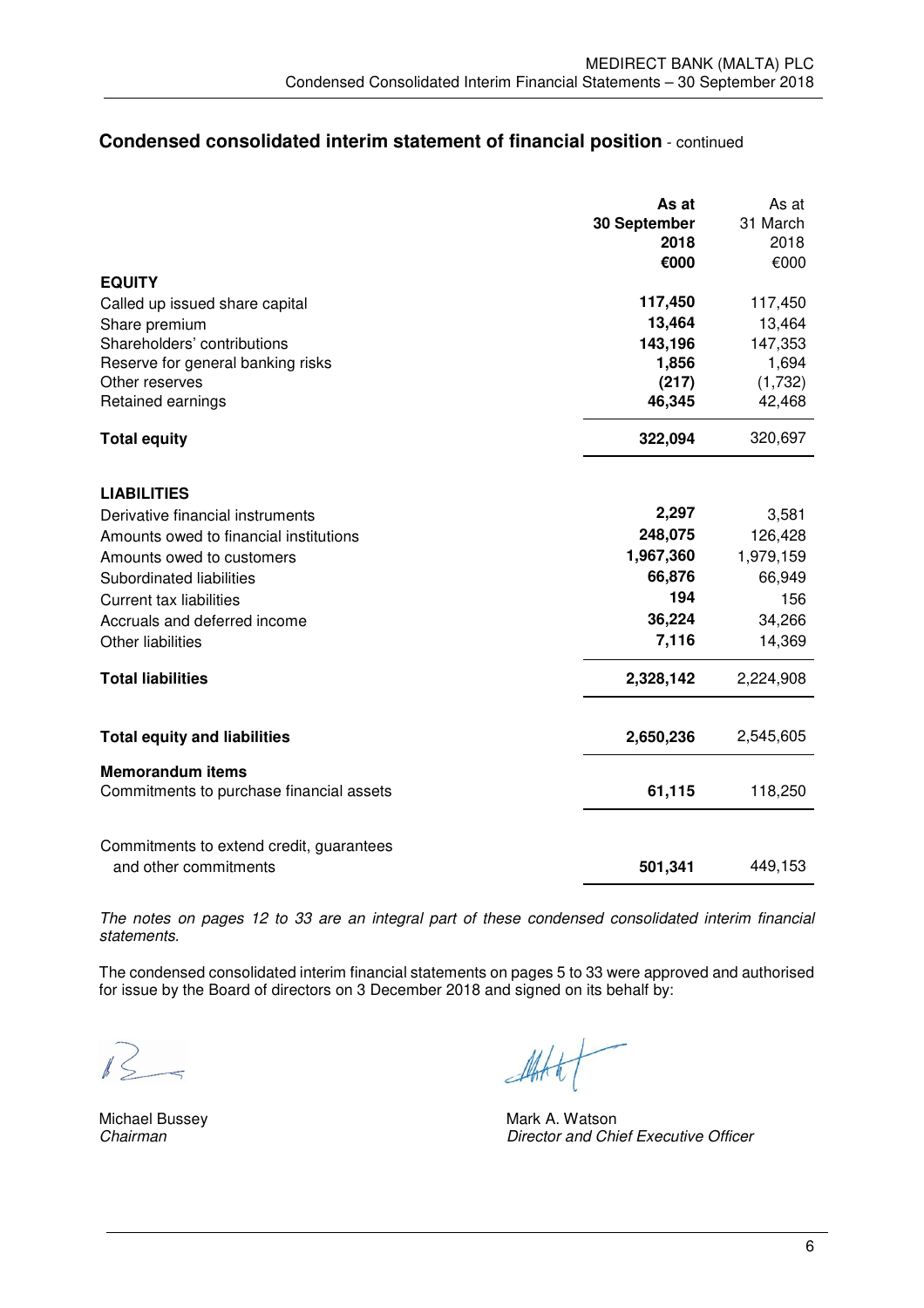# **Condensed consolidated interim statement of comprehensive income**

|                                                                                                            | <b>Period from</b> | Period from  |
|------------------------------------------------------------------------------------------------------------|--------------------|--------------|
|                                                                                                            | 1 April to         | 1 April to   |
|                                                                                                            | 30 September       | 30 September |
|                                                                                                            | 2018               | 2017         |
|                                                                                                            | €000               | €000         |
| Interest income                                                                                            | 47,920             | 45,535       |
| Interest expense                                                                                           | (14, 221)          | (14, 400)    |
| <b>Net interest income</b>                                                                                 | 33,699             | 31,135       |
| Fee and commission income                                                                                  | 3,222              | 2,565        |
| Fee and commission expense                                                                                 | (784)              | (815)        |
| Net fee and commission income                                                                              | 2,438              | 1,750        |
| Net trading income                                                                                         | 1,582              | 1,981        |
| Other operating income                                                                                     |                    |              |
| - Realised gains on disposal of other investments                                                          |                    | 43           |
| - Realised gains/(losses) on disposal of loans and advances                                                | 26                 | (1, 178)     |
| - Other income                                                                                             | 15                 | 4            |
| <b>Total operating income</b>                                                                              | 37,760             | 33,735       |
| Personnel expenses                                                                                         | (9,836)            | (9,636)      |
| Depreciation and amortisation                                                                              | (292)              | (85)         |
| Other administrative expenses                                                                              | (14, 973)          | (14, 143)    |
| <b>Total operating expenses</b>                                                                            | (25, 101)          | (23, 864)    |
| Net operating income before impairment charges                                                             | 12,659             | 9,871        |
| Credit impairment loss/net impairment charges                                                              | (4,600)            | (1,021)      |
| Profit before tax                                                                                          | 8,059              | 8,850        |
| Taxation                                                                                                   | 3,778              | (1,750)      |
| Profit for the period                                                                                      | 11,837             | 7,100        |
| Other comprehensive income                                                                                 |                    |              |
| Items that may be reclassified subsequently to profit or loss<br>Fair valuation of FVOCI financial assets: |                    |              |
| - Net change in fair value, before tax                                                                     | 148                | 1,378        |
| - Net amount reclassified to profit or loss, before tax                                                    |                    | (43)         |
| Income tax relating to other comprehensive income                                                          | (55)               | (467)        |
| Other comprehensive income, net of tax                                                                     | 93                 | 868          |
| Total comprehensive income, net of tax                                                                     | 11,930             | 7,968        |
| Earnings per share (cents)                                                                                 | 10 <sub>c</sub>    | 6c           |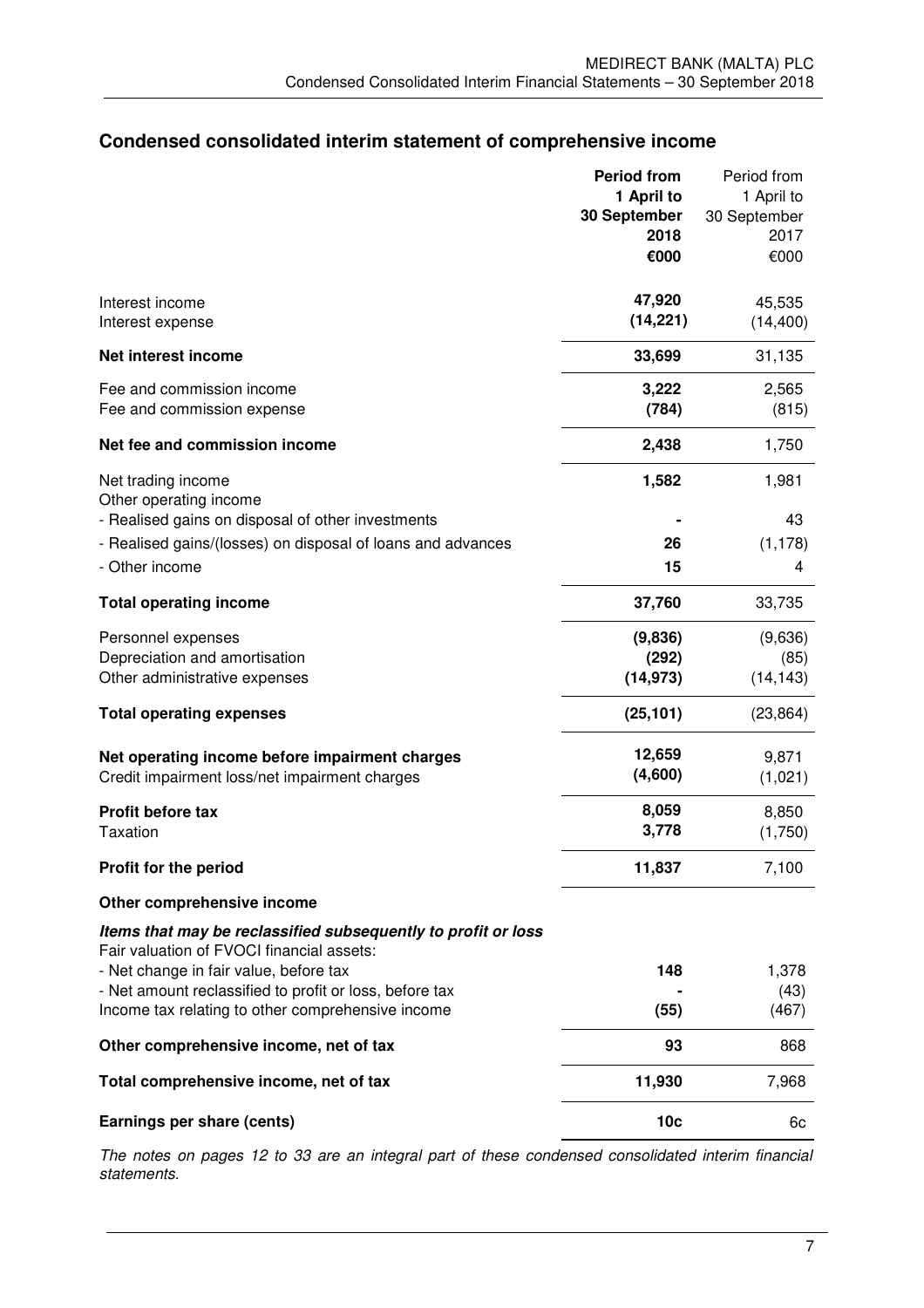# **Condensed consolidated interim statement of changes in equity**

|                                                                 | <b>Share</b><br>capital<br>€000 | Share<br>premium<br>€000 | Shareholders'<br>contributions<br>€000 | <b>Reserve for</b><br>qeneral<br>banking risks<br>€000 | Other<br>reserves<br>€000 | <b>Retained</b><br>earnings<br>€000 | Total<br>€000 |
|-----------------------------------------------------------------|---------------------------------|--------------------------|----------------------------------------|--------------------------------------------------------|---------------------------|-------------------------------------|---------------|
| Balance at 1 April 2017                                         | 117,450                         | 13,464                   | 60,803                                 | 1,694                                                  | (2,511)                   | 32,923                              | 223,823       |
| Total comprehensive income                                      |                                 |                          |                                        |                                                        |                           |                                     |               |
| Profit for the period                                           |                                 |                          |                                        |                                                        |                           | 7,100                               | 7,100         |
| Other comprehensive income, net of tax:                         |                                 |                          |                                        |                                                        |                           |                                     |               |
| Fair valuation of FVOCI financial assets:                       |                                 |                          |                                        |                                                        |                           |                                     |               |
| - Net change in fair value arising                              |                                 |                          |                                        |                                                        |                           |                                     |               |
| during the period, net of tax                                   |                                 |                          |                                        |                                                        | 896                       |                                     | 896           |
| - Reclassification adjustments: net amounts                     |                                 |                          |                                        |                                                        |                           |                                     |               |
| reclassified to profit or loss, net of tax                      |                                 |                          |                                        |                                                        | (28)                      |                                     | (28)          |
| Total other comprehensive income, net of tax                    |                                 |                          |                                        |                                                        | 868                       |                                     | 868           |
| Total comprehensive income, net of tax                          |                                 |                          |                                        |                                                        | 868                       | 7,100                               | 7,968         |
| <b>Transactions with owners</b><br>Contributions by shareholder |                                 |                          | 8,200                                  |                                                        |                           | $\sim$                              | 8,200         |
| <b>Total transactions with owners</b>                           |                                 |                          | 8,200                                  |                                                        |                           |                                     | 8,200         |
| Balance at 30 September 2017                                    | 117,450                         | 13,464                   | 69,003                                 | 1,694                                                  | (1,643)                   | 40,023                              | 239,991       |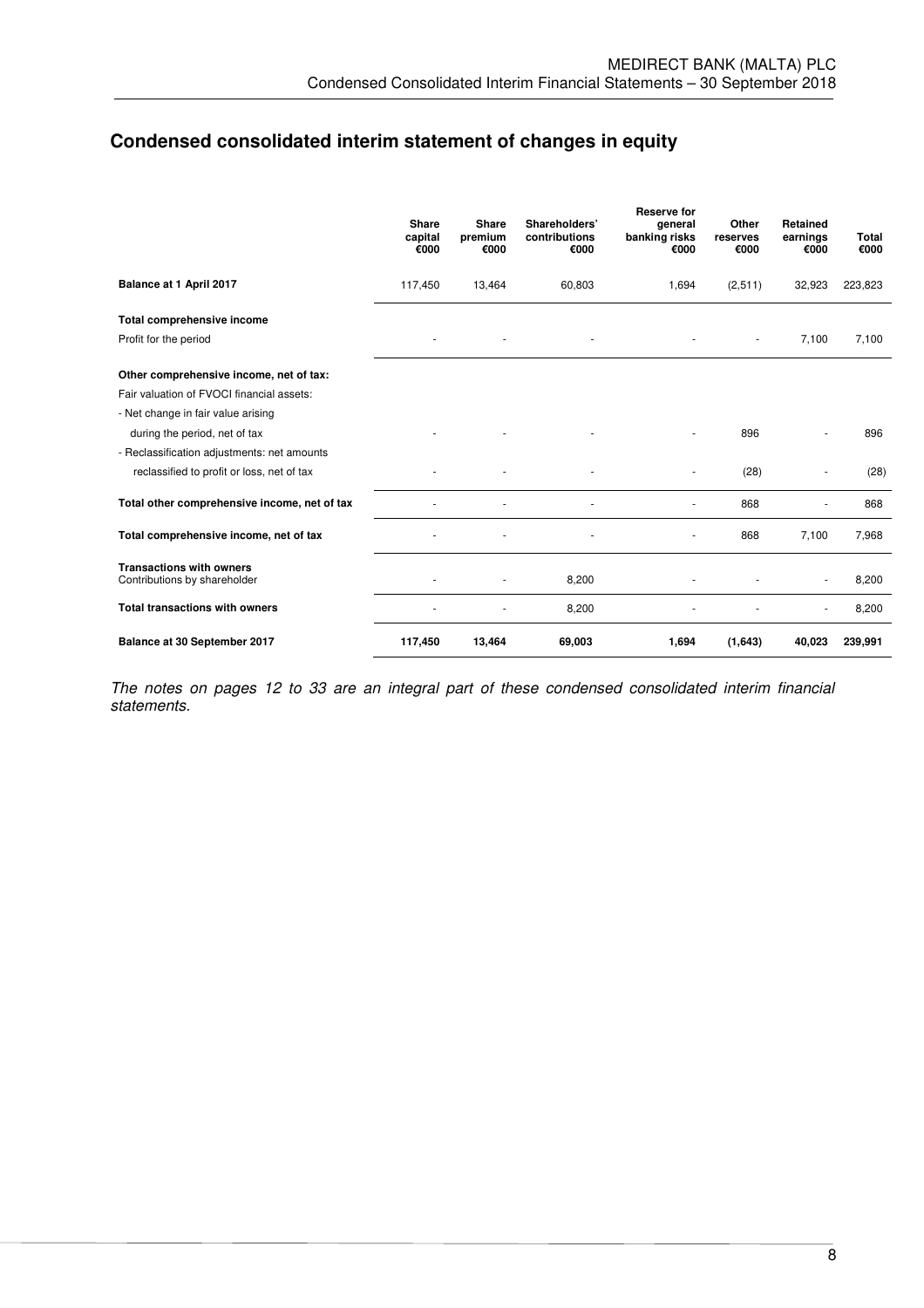# **Condensed consolidated interim statement of changes in equity** - continued

|                                                                     | <b>Share</b><br>capital<br>€000 | <b>Share</b><br>premium<br>€000 | Shareholders'<br>contributions<br>€000 | <b>Reserve for</b><br>qeneral<br>banking risks<br>€000 | Other<br>reserves<br>€000 | Retained<br>earnings<br>€000 | Total<br>€000     |
|---------------------------------------------------------------------|---------------------------------|---------------------------------|----------------------------------------|--------------------------------------------------------|---------------------------|------------------------------|-------------------|
| Balance at 1 April 2018 as previously stated                        | 117,450                         | 13,464                          | 147,353                                | 1,694                                                  | (1,732)                   | 42,468                       | 320,697           |
| Impact on transition to IFRS 9                                      |                                 |                                 |                                        |                                                        | 1,422                     | (7, 877)                     | (6, 455)          |
| Impact of merger (note 1)                                           |                                 |                                 |                                        |                                                        |                           | 79                           | 79                |
| Balance at 1 April 2018 as restated                                 | 117,450                         | 13,464                          | 147,353                                | 1,694                                                  | (310)                     | 34,670                       | 314,321           |
| Total comprehensive income                                          |                                 |                                 |                                        |                                                        |                           |                              |                   |
| Profit for the period                                               |                                 |                                 |                                        |                                                        |                           | 11,837                       | 11,837            |
| Other comprehensive income, net of tax:                             |                                 |                                 |                                        |                                                        |                           |                              |                   |
| Fair valuation of FVOCI financial assets:                           |                                 |                                 |                                        |                                                        |                           |                              |                   |
| - Net change in fair value arising                                  |                                 |                                 |                                        |                                                        |                           |                              |                   |
| during the period, net of tax                                       |                                 |                                 |                                        |                                                        | 93                        |                              | 93                |
| Total other comprehensive income, net of tax                        |                                 |                                 |                                        |                                                        | 93                        |                              | 93                |
| Total comprehensive income, net of tax                              |                                 |                                 |                                        |                                                        | 93                        | 11,837                       | 11,930            |
| <b>Transactions with owners</b>                                     |                                 |                                 |                                        |                                                        |                           |                              |                   |
| Repayment of shareholder contribution<br>Shareholder's Contribution |                                 |                                 | (7, 230)<br>3,073                      |                                                        |                           |                              | (7, 230)<br>3,073 |
| Transfer to reserve for general banking risks                       |                                 |                                 |                                        | 162                                                    | ä,                        | (162)                        |                   |
| Balance at 30 September 2018                                        | 117,450                         | 13,464                          | 143,196                                | 1,856                                                  | (217)                     | 46,345                       | 322,094           |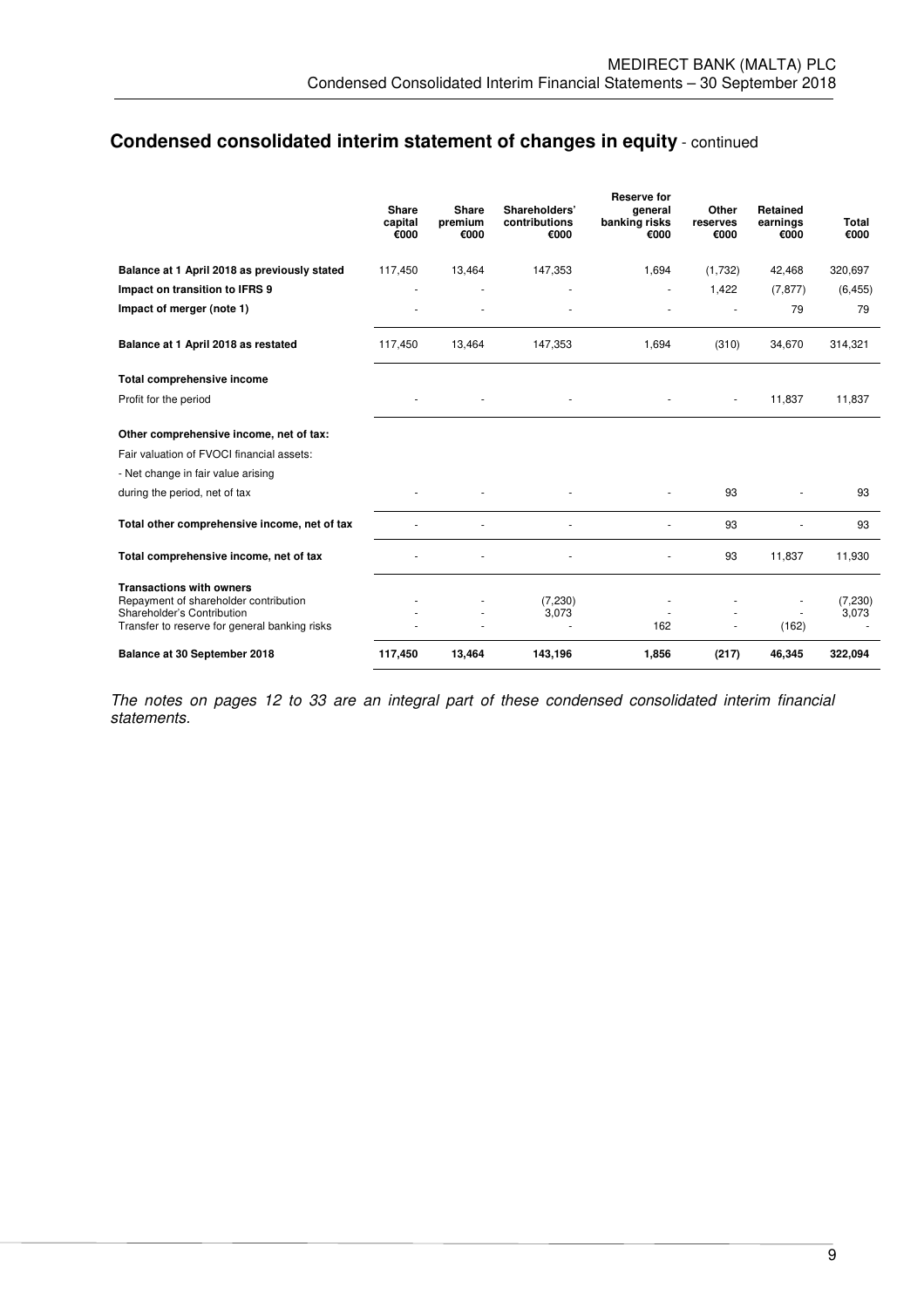# **Condensed consolidated interim statement of cash flows**

|                                                                                                                                                                   | <b>Period from</b><br>1 April to<br>30 September<br>2018<br>€000 | Period from<br>1 April to<br>30 September<br>2017<br>€000 |
|-------------------------------------------------------------------------------------------------------------------------------------------------------------------|------------------------------------------------------------------|-----------------------------------------------------------|
| Cash flows from operating activities<br>Interest and commission receipts<br>Interest and commission payments<br>Payments to employees and suppliers               | 60,983<br>(12,908)<br>(19, 939)                                  | 57,090<br>(13,599)<br>(25, 369)                           |
| Operating profit before changes in operating assets/liabilities                                                                                                   | 28,136                                                           | 18,122                                                    |
| (Increase)/decrease in operating assets:<br>- Reserve deposit with Central Banks<br>- Loans and advances to financial institutions and customers                  | (6, 562)<br>(201, 654)                                           | 86,085<br>(127, 297)                                      |
| Increase/(decrease) in operating liabilities:<br>- Amounts owed to financial institutions and customers<br>- Other payables<br>- Derivative financial instruments | 93,142<br>(6, 436)<br>(1,460)                                    | (38, 592)<br>11,029<br>(373)                              |
| Tax paid                                                                                                                                                          | (768)                                                            | (2,613)                                                   |
| Net cash used in operating activities                                                                                                                             | (95, 602)                                                        | (53, 639)                                                 |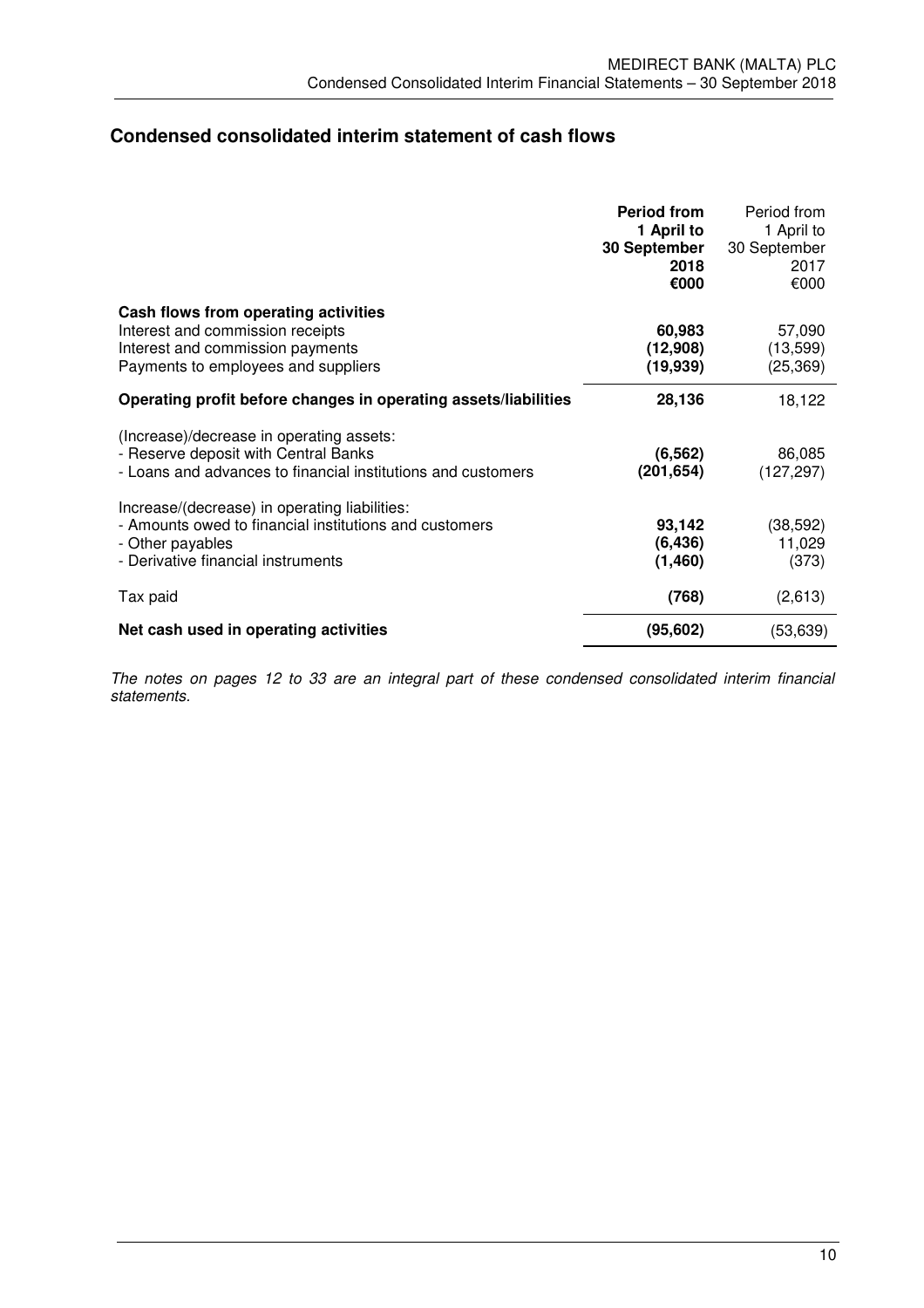## **Condensed consolidated interim statement of cash flows** - continued

|                                                                                                                                                                       | <b>Period from</b><br>1 April to<br>30 September<br>2018<br>€000 | Period from<br>1 April to<br>30 September<br>2017<br>€000 |
|-----------------------------------------------------------------------------------------------------------------------------------------------------------------------|------------------------------------------------------------------|-----------------------------------------------------------|
| Net cash used in operating activities                                                                                                                                 | (95, 602)                                                        | (53, 639)                                                 |
| Cash flows from investing activities<br>Net acquisitions of property and equipment and<br>intangible assets<br>Net disposals and maturities of FVOCI financial assets | (2, 371)<br>12,025                                               | 98,469                                                    |
| Net cash from investing activities                                                                                                                                    | 9,654                                                            | 98,469                                                    |
| Cash flows from financing activities<br>Shareholders' contributions<br>Net advances from immediate parent<br>Net advances (to)/from group companies                   | (6, 186)<br>371<br>(1,078)                                       | 8,200<br>9,849<br>955                                     |
| Net cash (used in)/from financing activities                                                                                                                          | (6,893)                                                          | 19,004                                                    |
| Net (decrease)/increase in cash and cash equivalents<br>Cash and cash equivalents at the beginning of the period                                                      | (92, 841)<br>149,414                                             | 63,834<br>102,143                                         |
| Cash and cash equivalents at the end of the period                                                                                                                    | 56,573                                                           | 165,977                                                   |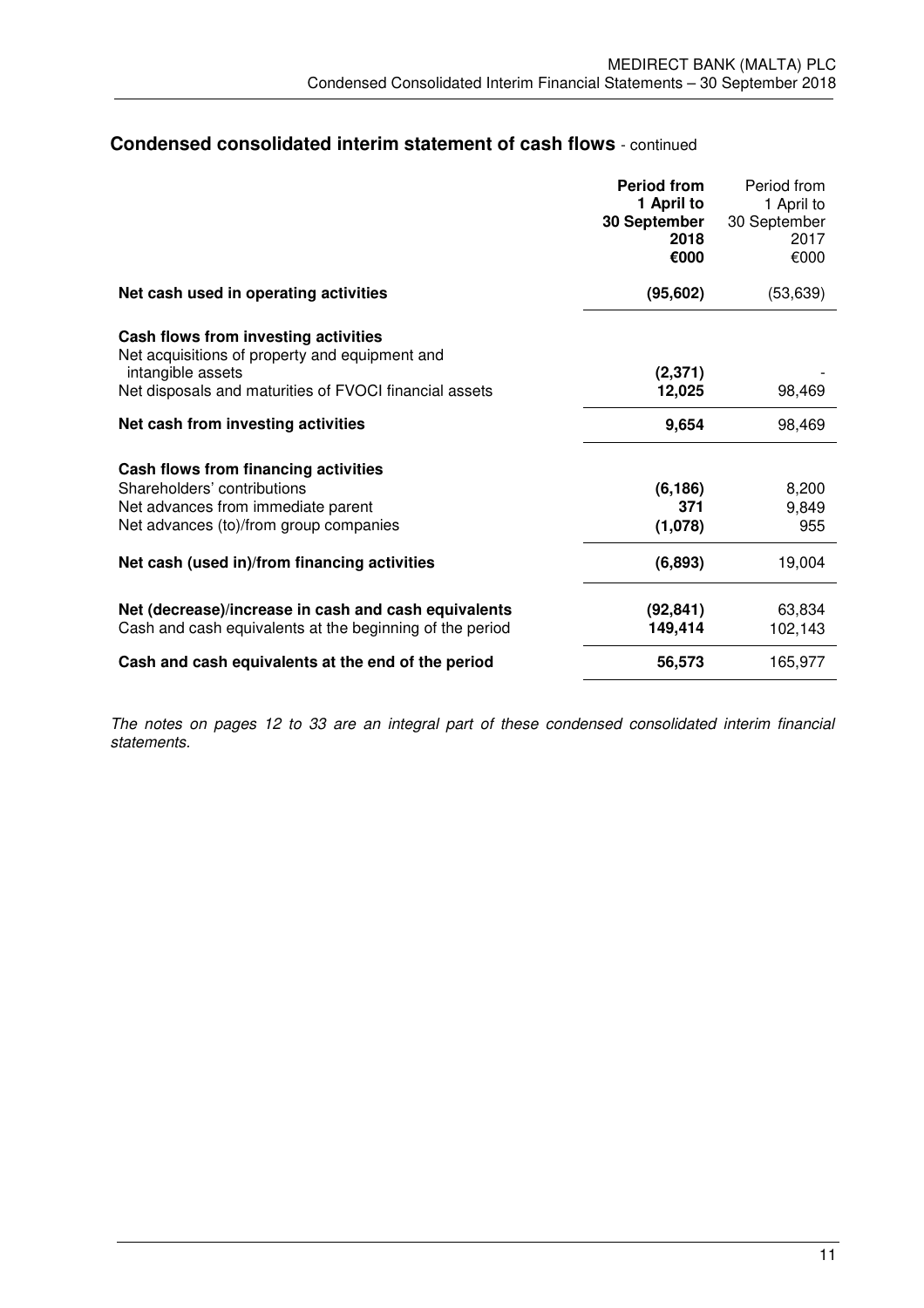## **Notes to the condensed consolidated interim financial statements**

## **1. Reporting entity**

MeDirect Bank (Malta) plc ("the Bank" or "MeDirect Malta"), formerly Mediterranean Bank plc, is domiciled and incorporated in Malta. These condensed consolidated interim financial statements ("interim financial statements") as at and for the six months ended 30 September 2018 comprise MeDirect Malta and its principal subsidiary, MeDirect Bank S.A. (MeDirect Belgium) (together referred to as the "Group").

The comparative consolidated financial information also includes for consolidation purposes financial information attributable to Charts Investment Service Limited ("Charts").

On 1 February 2018, MeDirect Malta announced that the boards of directors of MeDirect Malta and Charts have each voted to merge Charts into MeDirect Malta. On 1 April 2018 the shares held by MDB Group Limited in Charts were transferred to MeDirect Malta and with effect from 1 April 2018, the merger between MeDirect Malta and Charts became effective for accounting purposes. Thus all the transactions of Charts have been treated as being those of MeDirect Malta with effect from 1 April 2018.

The financial statements of the Group as at and for the year ended 31 March 2018 are available upon request from MeDirect Malta's registered office, being The Centre, Tigné Point, Sliema TPO 0001, Malta, and are available for viewing on its website at www.medirect.com.mt.

The principal activities of the Group comprise lending to international corporates and the provision of banking services primarily to the mass affluent sector in Malta and Belgium, focusing primarily on term deposit savings and wealth management, as well as local corporate banking in Malta.

### **2. Basis of preparation**

These condensed consolidated interim financial statements for the six months ended 30 September 2018 have been prepared in accordance with International Financial Reporting Standards (IFRSs) as adopted by the EU applicable to interim financial reporting (IAS 34 'Interim Financial Reporting')*.*  They do not include all information required for a complete set of financial statements prepared in accordance with International Financial Reporting Standards as adopted by the EU. However, selected explanatory notes are included to explain events and transactions that are significant to an understanding of the changes in the Group's financial position and performance since the last annual financial statements as at and for the year ended 31 March 2018.

As required by IAS 34 'Interim Financial Reporting', adopted by the EU, these interim financial statements include a comparative statement of financial position presenting information as at the previous financial year end, and comparative statements of comprehensive income presenting information for the comparable interim periods of the immediately preceding financial year.

The condensed consolidated interim financial statements have been extracted from MeDirect Malta's unaudited Group management accounts for the six months ended 30 September 2018, and have been reviewed in terms of ISRE 2410 'Review of Interim Financial Information Performed by the Independent Auditor of the Entity'. The half-yearly results are being published in terms of Chapter 5 of the Listing Rules, issued by the Listing Authority, and the Prevention of Financial Markets Abuse Act, 2005.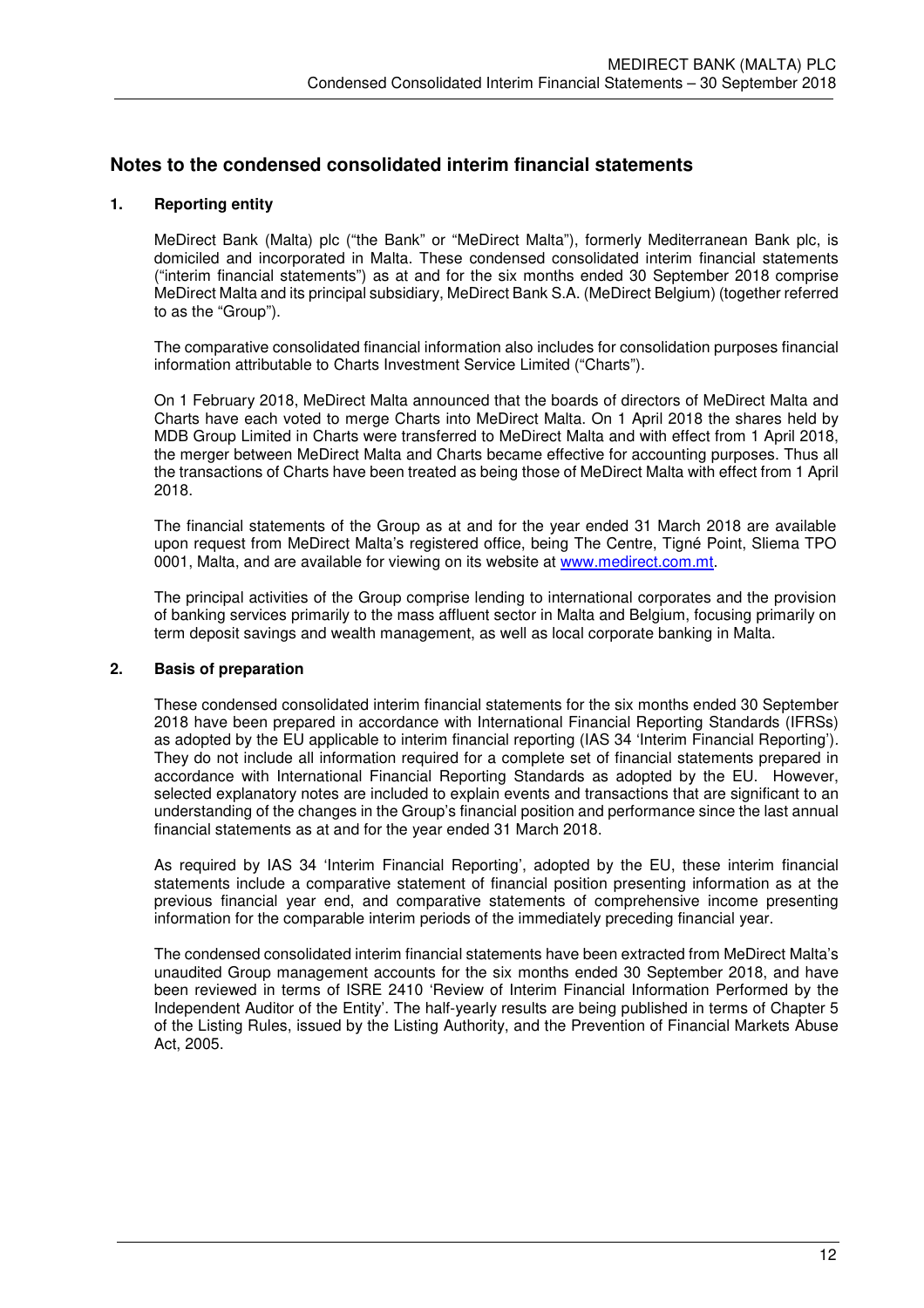## **3. Significant accounting policies**

The accounting policies applied by the Group in these interim financial statements are consistent with those applied in the financial statements for the year ended 31 March 2018.

The Group has adopted the requirements of IFRS 9 "Financial Instruments" from 1 April 2018. IFRS 9 includes an accounting policy choice to remain with IAS 39 hedge accounting which the Group has exercised. The classification and measurement and impairment requirements are applied retrospectively by adjusting the opening balance sheet at the date of initial application. As permitted by IFRS 9, the Group has not restated comparatives.

The Group has adopted the regulatory transitional arrangements adopted by the EU on 27 December 2017. These permit banks to add back to their capital base a proportion of the impact that IFRS 9 has upon their impairment allowances during the first five years of use. The proportion that banks may add back starts at 95% in the financial year ending 31 March 2019, and reduces to 25% in the financial year ending 31 March 2023.

Apart from IFRS 9, the Group adopted IFRS 15 "Revenue from contracts with customers" and also interpretations and amendments to specific standards but these had an insignificant effect on the interim financial statements.

There are no standards that are not yet effective and that would be expected to have a material impact on the Group in the current or future reporting periods and on foreseeable future transactions

#### *IFRS 9 'Financial Instruments'*

In July 2014, the IASB issued IFRS 9 "Financial Instruments", which is the comprehensive standard to replace IAS 39 "Financial Instruments: Recognition and Measurement", and includes requirements for classification and measurement of financial assets and liabilities, impairment of financial assets and hedge accounting. The European Commission has adopted IFRS 9 Financial Instruments with Regulation (EC) No 2016/2067 of 22 November 2016. The EU effective date is the same as the IASB's effective date (annual periods beginning on or after 1 January 2018). As a result, the date of initial application of IFRS 9 for the Group was 1 April 2018. The adoption and implementation of IFRS 9 required the Group to revise its accounting processes and internal controls relating to the reporting of financial instruments so as to ensure that the requirements emanating from IFRS 9 relating to the classification of financial assets and liabilities, the impairment of financial assets and hedge accounting are met.

## **Classification and measurement**

Under IFRS 9, the Group determines the classification and measurement basis for financial assets based on an assessment of both the business model within which the financial assets are held and a review of the contractual terms of each financial asset to determine if cash flows are solely principal and payments of interest (SPPI).

In this regard, subsequent to initial recognition, financial instruments are measured at:

- (i) amortised cost if the financial asset is held within a business model whose objective is to hold financial assets in order to collect contractual cash flows ('Hold to Collect') and the contractual terms of the financial asset give rise to cash flows that are SPPI;
- (ii) FVOCI if the financial asset is held within a business model whose objective is achieved by both holding financial assets in order to collect contractual cash flows and selling financial assets ('Hold to Collect and Sell') and the contractual terms of the financial asset give rise to cash flows that are SPPI; or
- (iii) FVTPL if the financial asset does not pass the business model assessment and SPPI criteria.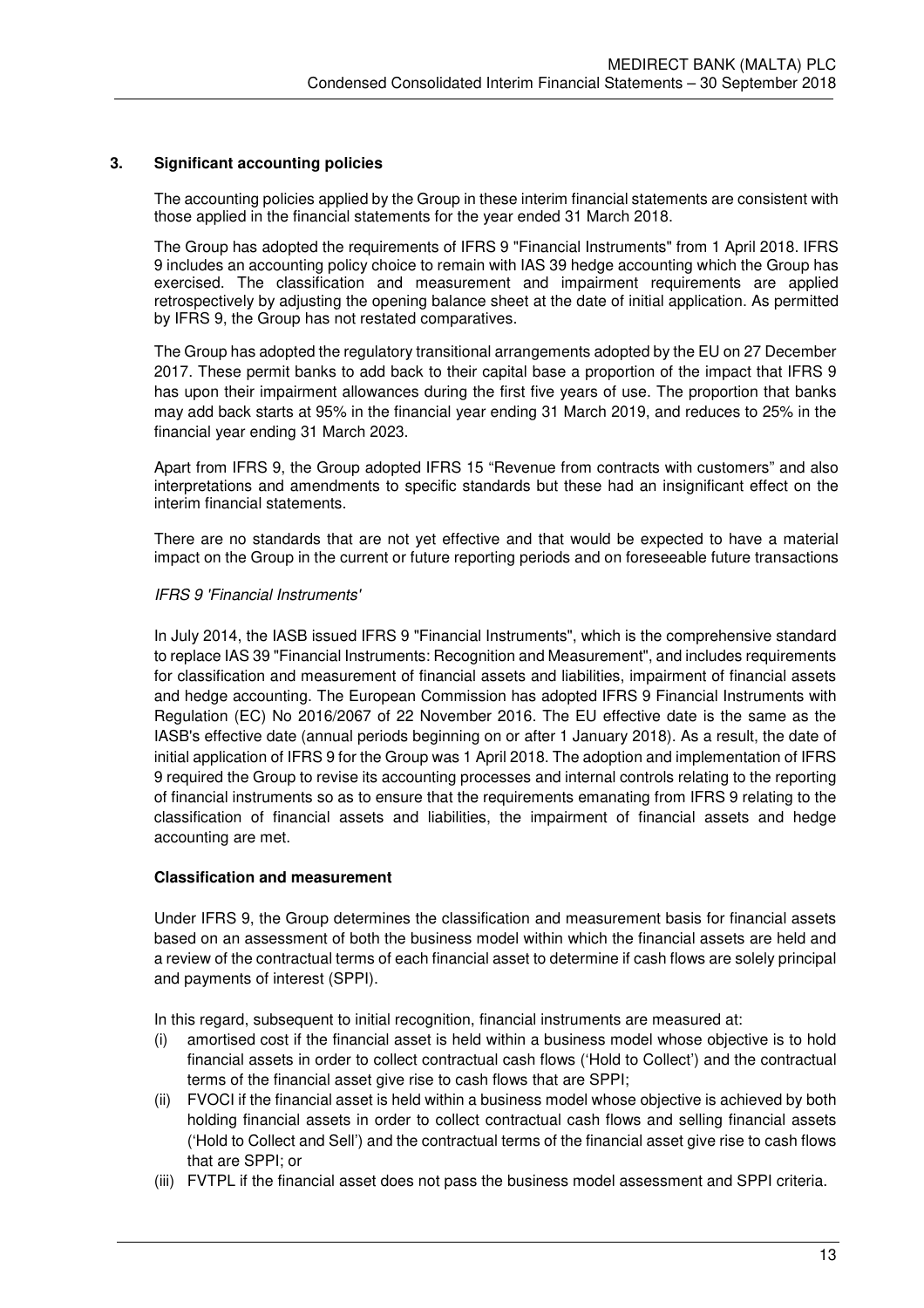#### **Classification and measurement** - continued

Once the contractual cash flows of a financial instrument fail the SPPI criterion, the instrument is automatically classified and measured at FVTPL, irrespective of the result of the business model assessment.

A business model refers to the manner in which financial assets are managed in order to achieve a particular business objective, whether by collecting contractual cash flows only, selling financial instruments, or both. The Group's business model is determined by key management personnel and the assessment is based on matters of fact, reflecting the strategic purpose and intention for the portfolio.

The business model is determined at a level that reflects how groups of financial assets are managed together to achieve a particular business objective. Therefore, if the business model is set at a portfolio level, the classification assessment for this criterion is assessed at that level. Accordingly, it is not an instrument-by-instrument analysis but is determined at a higher level of aggregation.

The Group has identified three separate portfolios which require separate business model assessments due to the fact that these are managed separately and by different business units / management teams, namely (i) the Treasury portfolio; (ii) the International Corporate Lending portfolio; and (iii) the Local Lending portfolio.

A key distinction between business models relates to whether the 'sale' of financial instruments is integral to the achievement of the desired business objectives. In order for a sale of financial instruments to steer the classification of the entire portfolio away from a 'Hold to Collect' and towards a 'Hold to Collect and Sell' business model, sales need to be integral to the objective of the business model, rather than incidental to it. In this regard, the Group performs an assessment to determine whether the sale of financial instruments from a portfolio implies that the classification of the exposures to the 'Hold to Collect' business model is inappropriate. This assessment is based on information about past sales and expectations about future sales.

For financial assets where the intention of the business model is to hold the financial assets to collect the contractual cash flows or to hold to collect and to sell, the Group assesses whether the contractual cash flow characteristics of these assets meet the SPPI requirements of IFRS 9. In this respect, the contractual cash flow characteristics are deemed to be SPPI if the terms are consistent with a basic lending arrangement.

The contractual cash flows are assessed based on conditions at the date of initial recognition of the instrument. However, if a loan modification occurs resulting in the existing loan being derecognised and a new loan recognised, the modified asset is considered as a new loan under IFRS 9 and as such is considered for the SPPI assessment. In such a case, the date of the modification is treated as the date of initial recognition of the new financial asset. If, however, the existing loan was renegotiated or modified but was not derecognised, then the contractual cash flows of the modified loan are not considered for the SPPI assessment.

The 'principal' of a financial asset refers to the fair value of the financial instrument at initial recognition rather than the amount that is due under the contractual terms of the instrument. On the other hand, 'interest' is the compensation for time value of money and credit risk, may include consideration for other basic lending risks (e.g. liquidity risk), costs associated with holding the financial assets for a particular period of time (e.g. administrative costs) and/or a profit margin.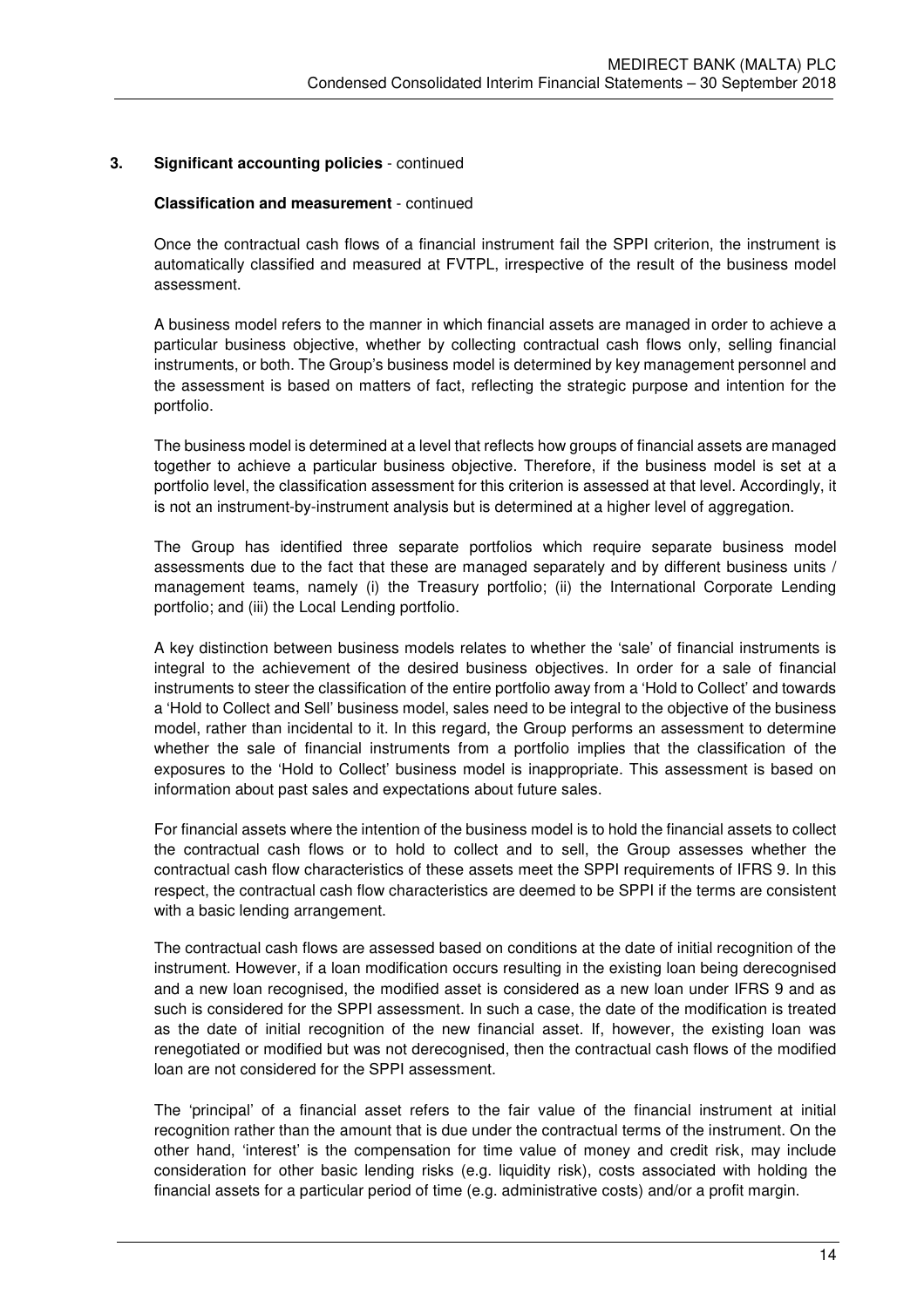### **Classification and measurement** - continued

In performing the SPPI assessment, the Group considers the following contractual terms to determine whether these introduce variability in contractual cash flows that is inconsistent with a basic lending arrangement, amongst others:

- (i) Variable interest rates, which typically consider the time value of money, credit risk and other basic lending risks and costs;
- (ii) Leverage, which is a contractual cash flow characteristic that results in increased variability in contractual cash flows;
- (iii) Modifications of the time value of money; and
- (iv) Contractual features that could alter the timing or amount of contractual cash flows of a financial asset, such as contingent events, prepayment and extension options.

More specifically, from the assessment that the Group conducted the following classification and measurement matters have been determined:

- (i) loans and advances to banks and to customers that are classified as loans and receivables under IAS 39 will continue to be measured at amortised cost under IFRS 9; and
- (ii) a portfolio of debt securities classified as available-for-sale under IAS 39 will be classified at FVOCI under IFRS 9 given that the objective of the business model is achieved by both the collection of contractual cash flows and selling of the financial assets, while a portfolio of debt securities classified as available-for-sale under IAS 39 will be measured at amortised cost under IFRS 9.

### **Impairment**

 The impairment requirements apply to financial assets measured at amortised cost and FVOCI, and certain loan commitments and financial guarantee contracts. At initial recognition, an impairment allowance (or provision in the case of commitments and guarantees) is required for expected credit losses ('ECL') resulting from default events that are possible within the next 12 months (12-month ECL).

 In the event of a significant increase in credit risk, an allowance (or provision) is required for ECL resulting from all possible default events over the expected life of the financial instrument (lifetime ECL). Financial assets where 12-month ECL is recognised are considered to be 'Stage 1'. Financial assets which are considered to have experienced a significant increase in credit risk would be classified as 'Stage 2'; and financial assets for which there is objective evidence of impairment, and which considered to be in default or otherwise credit impaired, would be classified as 'Stage 3'. Stage 2 and Stage 3 assets require the measurement of lifetime ECLs.

### *Significant increase in credit risk*

The concept of default risk is central to IFRS 9 – therefore, a key risk parameter used by the Group in its credit risk management activities is the probability that the obligor defaults either within the next 12-month period (in case of Stage 1 exposures) or over the lifetime of the exposure (in case of Stage 2 / 3 exposures).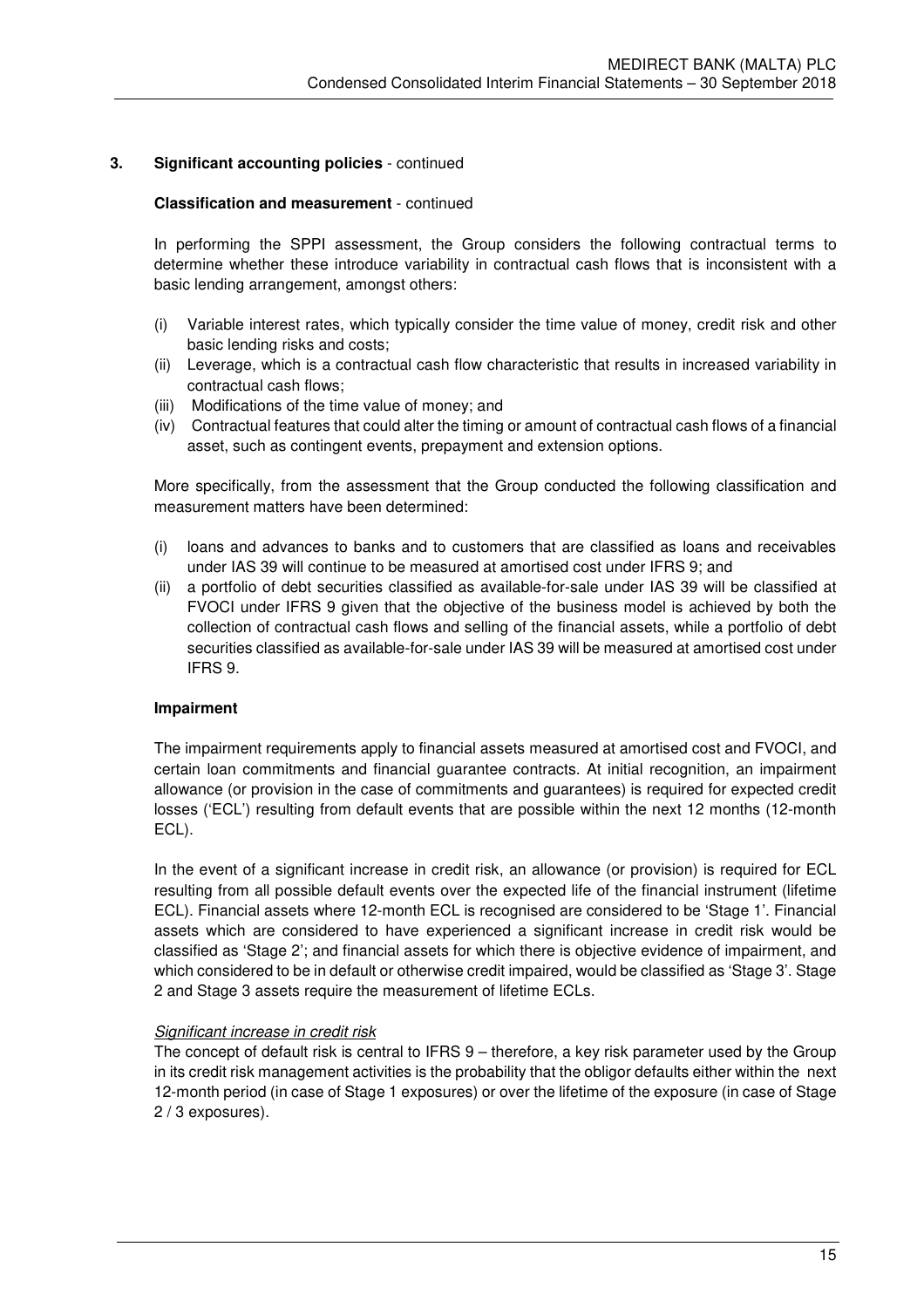#### **Impairment** - continued

In order to identify indicators of SICR since initial recognition, the Group compares the credit risk level on each financial instrument at each IFRS 9 reporting date with the credit risk level as at the date of initial recognition. The assessment requires the consideration of all reasonable and supportable information that is available without undue cost. If a SICR is identified, the financial instruments are transferred into Stage 2 and lifetime ECLs are recognised.

To assess a SICR event, the Group considers both actual and forward-looking information relating to external market indicators, internal factors and borrower-specific information. The Group's credit risk management framework comprises the use of both quantitative and qualitative SICR triggers. However, the assessment performed by the Group to identify a SICR varies across each of the Group's portfolios of financial instruments.

• *International Corporate Lending portfolio:* 

Financial instruments within the Group's International Corporate Lending portfolio are managed on an individual basis for credit purposes, whereby the Group's credit analysts have access to the obligors and their financial information, the latter comprising both historical and forecasted financial information.

The four credit quality classifications below describe the credit quality of the Group's key financial assets. An internal risk grade is assigned to each obligor.

- (i) Regular no material credit concerns.
- (ii) Focus no immediate prospect that a loss will ultimately be suffered, but worthy of close attention.
- (iii) Under Surveillance significant credit concerns and some prospect that a loss may ultimately be suffered.
- (iv) Impaired exposures have been assessed individually as impaired.

In order to identify SICR, the Group has adopted a holistic approach covering both qualitative and quantitative indicators of risk. Accordingly, the Group has defined a number of qualitative triggers for the identification of SICR through its Credit policy. These triggers are designed to capture the level of credit risk linked to each financial instrument and are reflected through the internal risk grade proposed by the Group's credit analysts and reviewed / approved by the Credit Committee.

Meanwhile, the Group's quantitative assessment to determine whether a SICR has occurred since initial recognition is based on a ratings-based approach that uses 'Point in Time' (PiT) PDs (i.e. PD in current economic conditions) for the identification of SICR.

In this regard, due to the lack of internal history of defaults, the Group uses a credit risk modelling solution developed by an external vendor to estimate unconditional PiT PDs by:

- (i) Benchmarking the obligor's financial statements with those of the underlying model dataset; and
- (ii) Applying a qualitative scorecard to adjust the quantitative unconditional PiT PDs to better reflect obligor-specific peculiarities.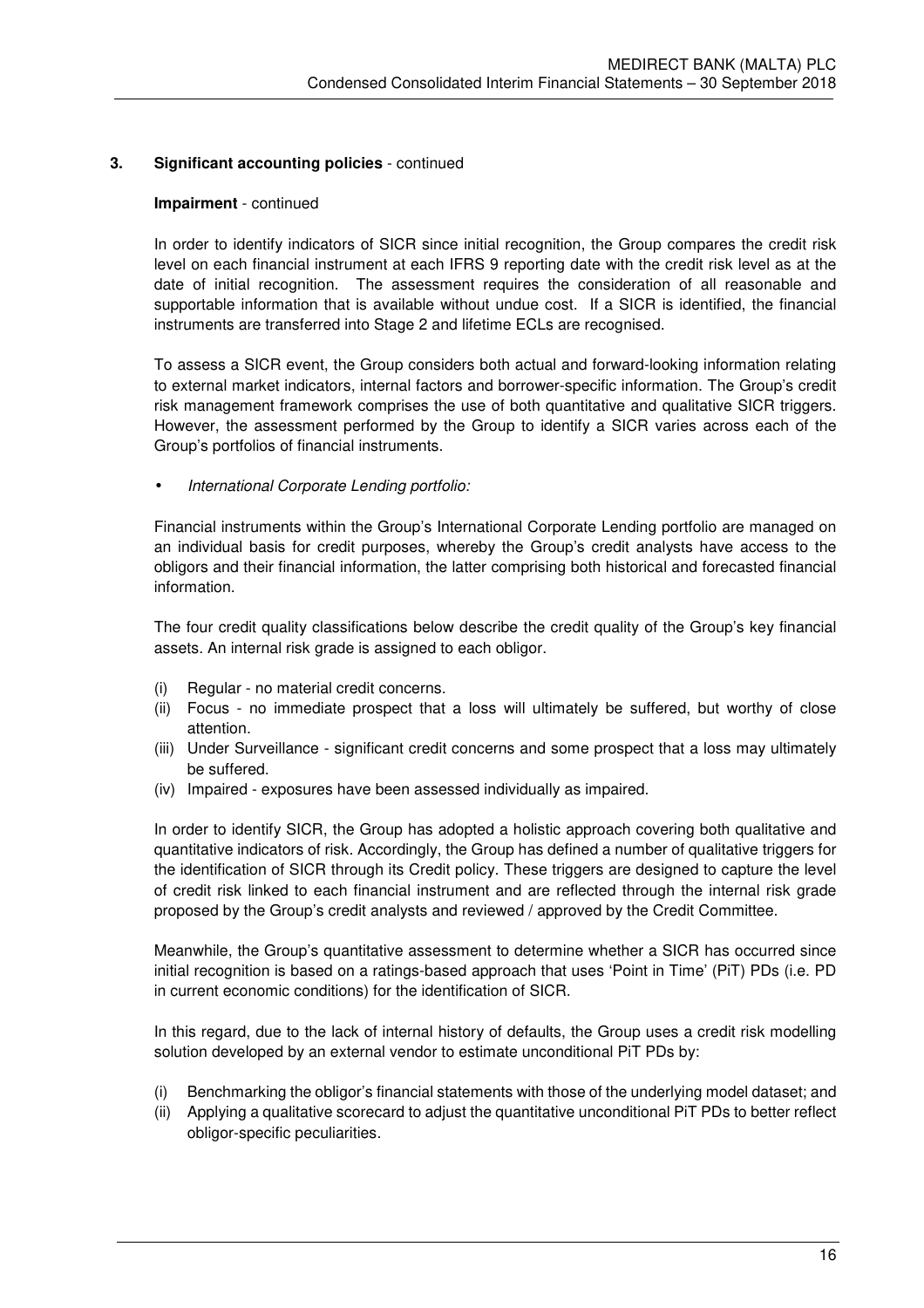#### **Impairment** - continued

Lifetime PDs are determined by estimating the marginal PD for each year over the life of the financial instrument. For example, for a five-year loan, PDs are calculated for each of the five years. The year-1 PD is calculated as the probability of the loan defaulting within the first year of it being issued, whereas the year-2 PD is calculated as the probability of the loan surviving the first year but defaulting in the second year. The same principle of survival applies to the PDs for the remaining years. The summation of marginal PDs results in the derivation of the cumulative lifetime PD term structure. Cumulative lifetime PDs increase at a diminishing rate as the residual life of the loan shortens.

Unconditional PDs refer to the PD term structure based on historical information and prior to the application of the forward-looking scenarios. The Group then applies multiple forward-looking macroeconomic scenarios to the unconditional PiT PD term structure in order to estimate the forwardlooking probability weighted conditional PiT PD at an obligor level.

PDs are determined at an obligor-level rather than at a facility-level. Therefore, different facilities with the same obligor originated at the same time are expected to have an identical PD, whereas facilities with the same obligor originated at different time intervals will probably have different PDs, since the credit risk related to an obligor is likely to have changed in the meantime.

For the purposes of the identification of SICR, the forward-looking probability weighted conditional PiT PD estimated by the model is mapped to an implied default rating, which adopts Moody's public ratings agency scale terminology from Caa–C up to AAA.

When performing the SICR assessment, the Group compares the implied rating at origination to the implied rating at the reporting date and determines the difference in notches between them. The Group's staging criteria is therefore deemed to be based on a ratings/notch deterioration approach.

Although the Group has adopted a ratings-based approach (i.e. based on notch deterioration) for its SICR assessment, each implied rating is represented by an underlying PD.

In this regard, a simple or absolute comparison of PDs at initial recognition and at the reporting date is not appropriate to determine the stage of an exposure. All other things kept constant, the PD of a financial instrument is expected to reduce with the passage of time. Thus, in order to take this into consideration, the Group estimates the annualised PD over the remaining life of the financial asset as at the origination date and the annualised PD over the remaining life of the financial asset as at the reporting date. These are then mapped to implied ratings which are used to determine potential SICR events and consequently the credit stage of a financial instrument through a combination of relative and absolute thresholds using the implied credit ratings.

The relative threshold approach involves calculating the magnitude of the difference between the reporting date rating and the origination date rating based on the deterioration in the number of notches between the two ratings. The appropriate stage is determined based on the magnitude of this difference. On the other hand, the stage allocation decision using an absolute threshold is based on the reporting date rating of the instrument.

The quantitative assessment through the Group's implied credit rating staging criteria is considered alongside qualitative SICR triggers and form part of the overall SICR trigger assessment. In this regard, where qualitative SICR triggers are observed by credit analysts, the Group applies a management override to the model, thereby overriding the SICR quantitative assessment made by the model.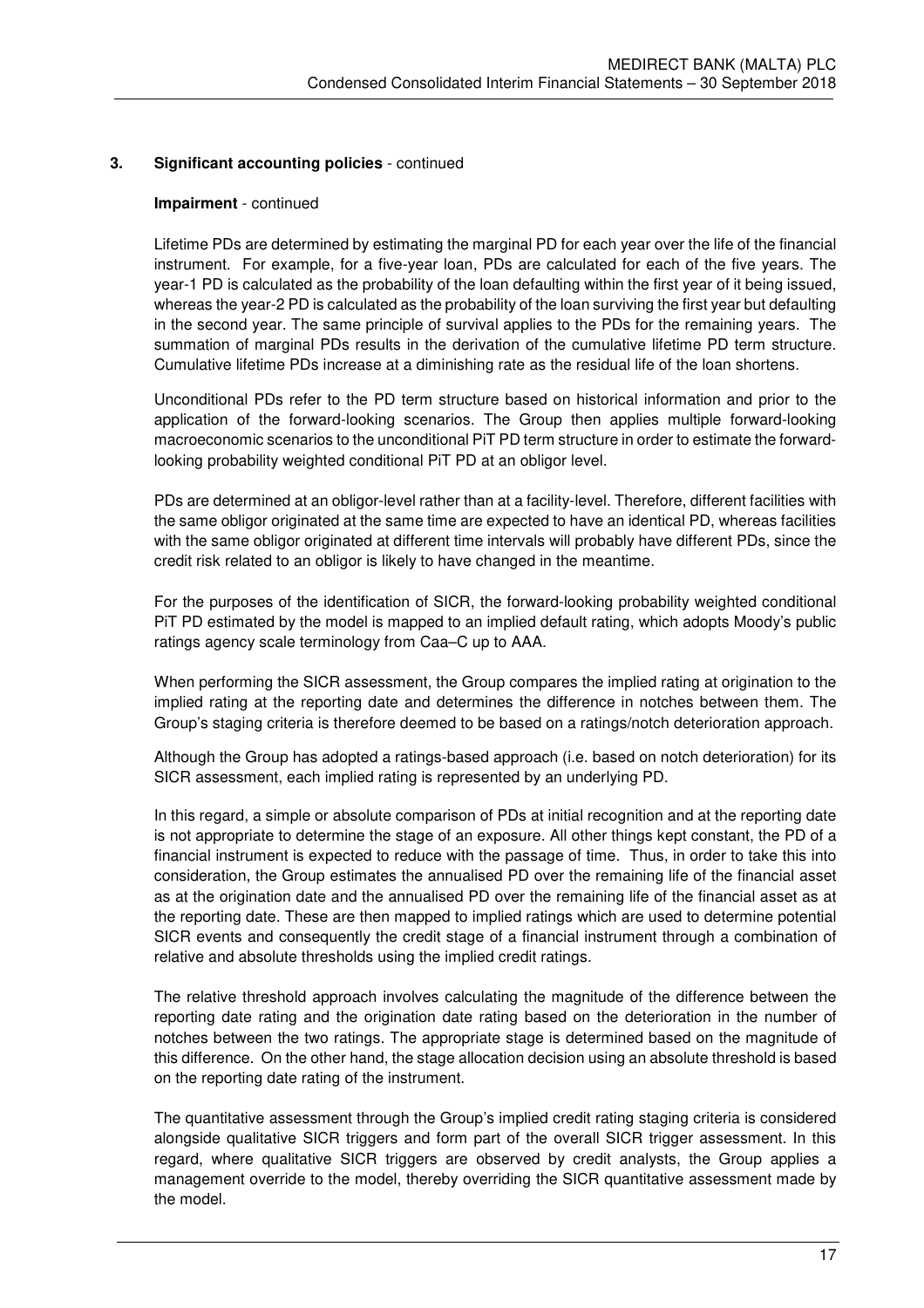### **Impairment** - continued

## • *Treasury portfolio:*

The provisions of IFRS 9 include a practical expedient to measure impairment allowances using 12 month ECL for financial instruments having low credit risk as at the reporting date. Given that credit ratings are a reflection of possible significant increases in credit risk, the Group simply refers to external credit ratings in order to monitor SICR in relation to its Treasury portfolio, which comprises exposures to which a credit rating has been assigned by Moody's, Fitch and Standard & Poor's. In this regard, an exposure is deemed to have low credit risk if it is assigned an investment grade status by one of these three external credit rating agencies.

Should the credit rating of a financial instrument fall below the investment grade threshold, i.e. BBB (or equivalent) the financial instrument is deemed to have suffered a SICR. As a result, the financial instrument will be re-classified as a Stage 2 exposure, which will impact the measurement of the loss allowance, moving from a 12-month ECL assumption to a lifetime ECL assumption.

### • *Local Lending portfolio:*

Similarly to the approach taken for the International Corporate Lending portfolio, the Group categorises exposures within the Local Lending portfolio, that are managed at an individual exposure level, to one of the four internal risk grades. In this regard, the Group's internal risk grades are aligned to the three stages contemplated by IFRS 9.

### Financial instruments that:

(i) Have not deteriorated significantly in credit quality since initial recognition must be recognised as either "1-Regular" or "2-Focus" within the Group's internal risk grading system;

(ii) Have incurred a SICR are classified as "3-Under Surveillance", in which case the Group recognises lifetime ECLs; and

(iii) Demonstrate objective evidence of default are classified as "4-Doubtful" and assessed individually for provisioning purposes.

### *Definition of default*

IFRS 9 does not specifically define default, but requires the Group to apply a definition that is consistent with the definition used for internal credit risk management purposes, requiring consideration of qualitative indicators, where appropriate.

IFRS 9 introduces a rebuttable presumption that default does not occur later than when a contractual repayment relating to a financial asset is 90 days past due, unless reasonable and supportable information is available to demonstrate that a more lagging criterion is more appropriate. This presumption has not been rebutted by the Group but is much more relevant for identifying defaulted exposures within the Local Lending portfolio.

The Group has decided to align the IFRS 9 definition of default to the definitions provided in the EBA and BCBS guidelines with the definition used for accounting purposes. In this regard, defaulted exposures are those that satisfy either or both of the following criteria:

- (i) material exposures which are past due by more than 90 days;
- (ii) the debtor is assessed as unlikely to pay its credit obligations in full without realisation of collateral, regardless of the existence of any past-due amount or of the number of days past due.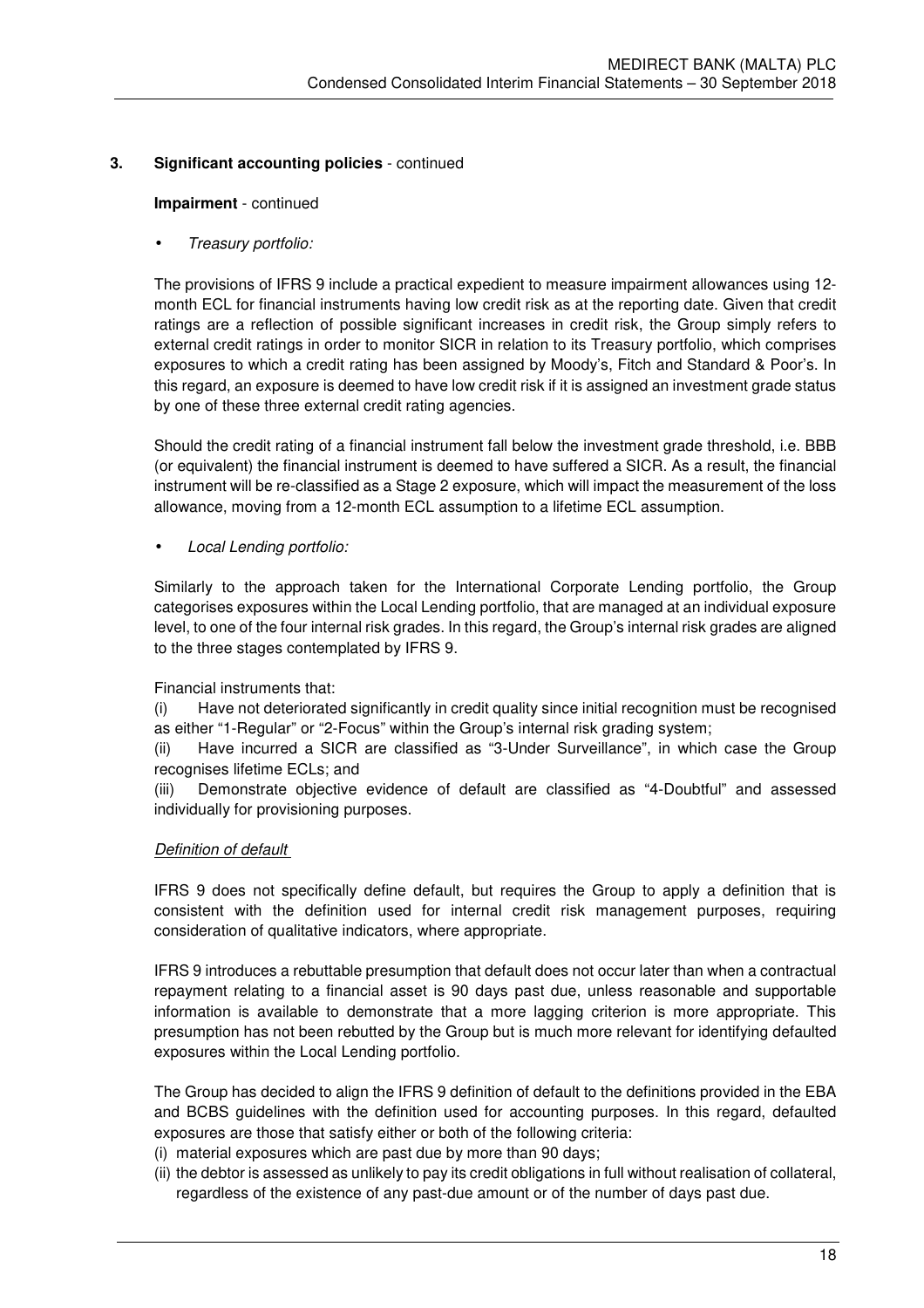#### **Impairment** - continued

The Group defines a financial asset as credit-impaired when one or more events that have a detrimental impact on the estimated future cash flows of the financial asset have occurred. Therefore, the definitions of credit-impaired and defaults are aligned as far as possible so that Stage 3 represents all loans which are considered defaulted or otherwise credit impaired.

#### Modified financial assets

The assessment of whether a modification (such as a change in interest rates, currency or the remaining term of the loan) is considered to be significant is critical in determining the accounting implications of modifications to an asset's contractual cash flows. In this regard, when considering a change in the contractual terms, the Group evaluates how the cash flows under the revised terms compare with the cash flows under the original terms of the loan and also takes into consideration qualitative factors. Qualitative considerations include extension of terms, insertion of credit enhancements, changes in interest rates, etc. If the modification is deemed substantial derecognition of the financial instrument is warranted.

When the modification is not substantial enough to result in the derecognition of that financial asset, the Group recalculates the gross carrying amount of the financial asset as the present value of the modified contractual cash flows discounted at the original effective interest rate (or credit-adjusted effective interest rate for Purchased or Originated Credit-Impaired ("POCI") financial assets). The difference is recognised as a modification gain or loss in profit or loss.

When there is a substantial modification to the terms of a financial asset resulting in the derecognition of the existing financial asset and the subsequent recognition of the modified financial asset, the modified asset is considered a 'new' financial asset. A loss is booked in profit or loss (normally as a write-off) since the carrying amount of the new instrument is calculated as the present value of future cash flows discounted at the original effective interest rate.

#### Forbearance measures

A financial asset is also derecognised if, as a result of the deterioration in the borrower's credit position, the exposure is restructured in such a manner that would result in a write-off of a portion of the debt and the inclusion of equity warrants instead.

Forbearance measures consist of concessions extended to any exposure towards a debtor facing or about to face difficulties in meeting its financial commitments with a view to recover expected principal and interest payments when a borrower is in financial difficulties. Concessions may consist of:

- (i) a modification of the previous terms and conditions of a contract which the debtor was considered unable to comply with due to its financial difficulties ("troubled debt") to allow for sufficient debt service ability, that would not have been granted had the debtor not been in financial difficulties, or
- (ii) a total or partial refinancing of a troubled debt contract, that would not have been granted had the debtor not been in financial difficulties.

Forbearance measures typically result in terms and conditions that are more favourable than those provided initially. The key objective of granting forbearance measures is to pave the way for nonperforming borrowers to exit their non-performing status, or to help prevent performing borrowers from reaching a non-performing status.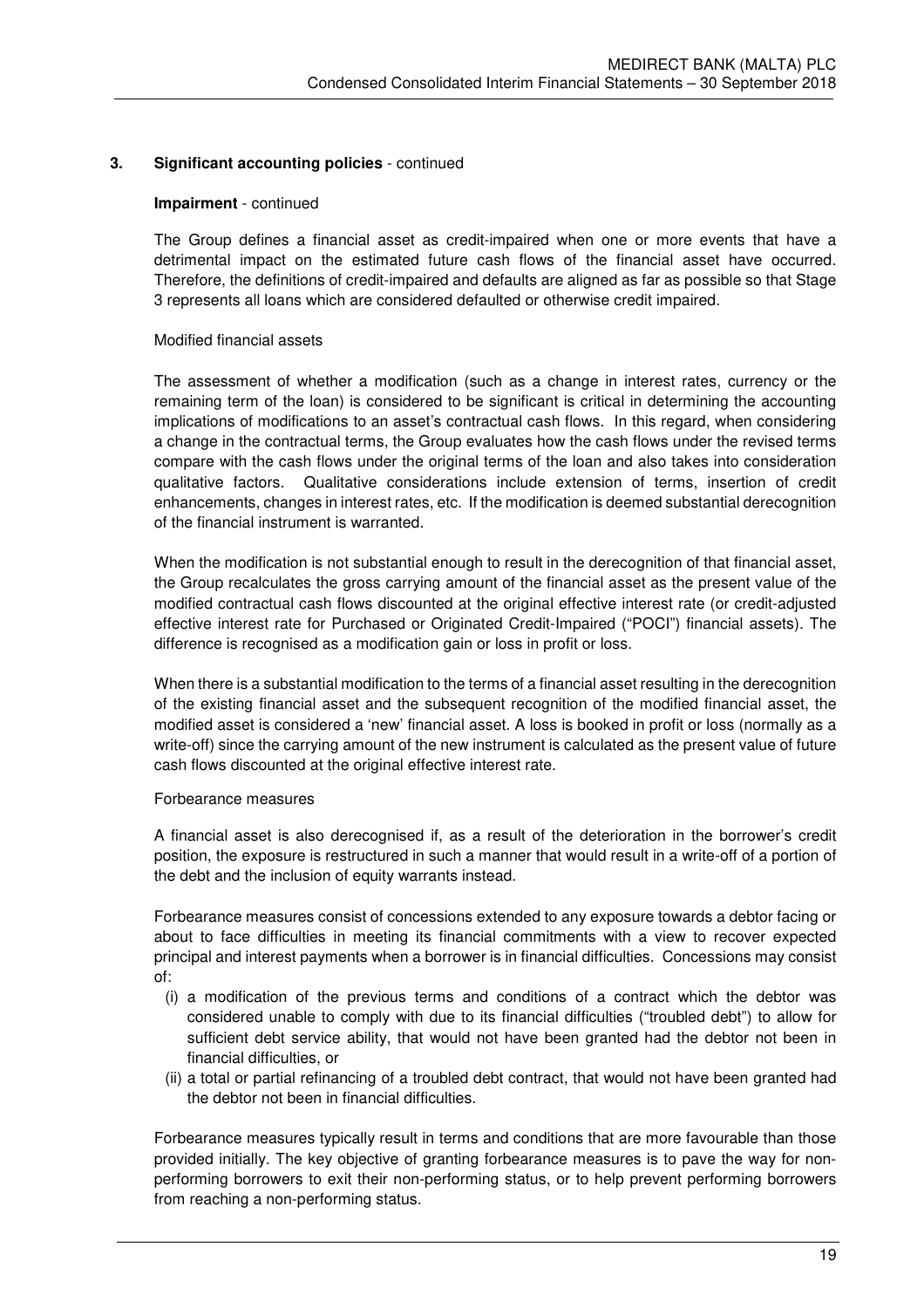#### **Impairment** - continued

The modification of a financial instrument only leads to derecognition if it is significant. In this regard, when the modification of a financial instrument is deemed significant, the new instrument is typically deemed to be credit-impaired as at the modification date and therefore classified as POCI. In this case, the instrument is classified as POCI until derecognition, meaning that lifetime ECLs are required to be measured in relation to that asset until maturity (i.e. no cure is permitted).

However, in those cases where a modification is not significant enough to warrant derecognition the Group performs an assessment of whether the instrument can be classified as performing forborne (i.e. not credit impaired). This can only be the case if the exposure was not deemed to be creditimpaired at the date when the forbearance measures were extended, and the extension of the forbearance measures do not lead the exposure to be classified as credit-impaired. If the Group deems that the obligor will be able to comply with the modified terms, the exposure is deemed performing forborne and generally classified as Stage 2.

#### *Expected credit losses*

ECLs are defined as the probability-weighted estimate of credit losses over the expected life of a financial instrument. For each portfolio, the Group calculates ECLs on its financial instruments based on three key inputs, namely: probability of default ("PD"), loss given default ("LGD") and exposure at default ("EAD"). The 12-month ECL is calculated by multiplying the 12-month PD, LGD and EAD. Lifetime ECL is calculated on a similar basis for the entire residual life of the exposure.

### Probability of Default

Since the PD is a probability measure used to capture the likelihood that a borrower will default over a defined period of time, this is estimated at a borrower level. The PDs for the Group's Treasury and International Corporate Lending portfolios are estimated based on statistical models developed by external vendors. On the other hand, due to the lack of internally available history of defaults within the local lending portfolio, the PDs for the Group's Local Lending portfolio are estimated based on observations of other portfolios within the market.

### Loss Given Default

The LGD of an exposure measures the size of the estimated loss (as a proportion of the total EAD) that is expected to materialise in the event that a borrower defaults. In contrast with PDs, LGDs are estimated at a facility level. Whilst linked to the general credit risk of the obligor, recovery rates are also impacted by the relative ranking of a particular facility within the obligor's debt structure.

The Group's Treasury portfolio consists of covered bonds, bonds issued by supranational organisations and sovereign bonds. For its supranational exposures and sovereign exposures, the Group uses the LGD value obtained from the statistical model developed by an external vendor while for covered bonds the LGD is aligned with regulatory standards.

For all of its assets within its International Corporate Lending portfolio, the Group also uses the external vendor model to estimate recovery by benchmarking exposure-specific characteristics with the underlying dataset.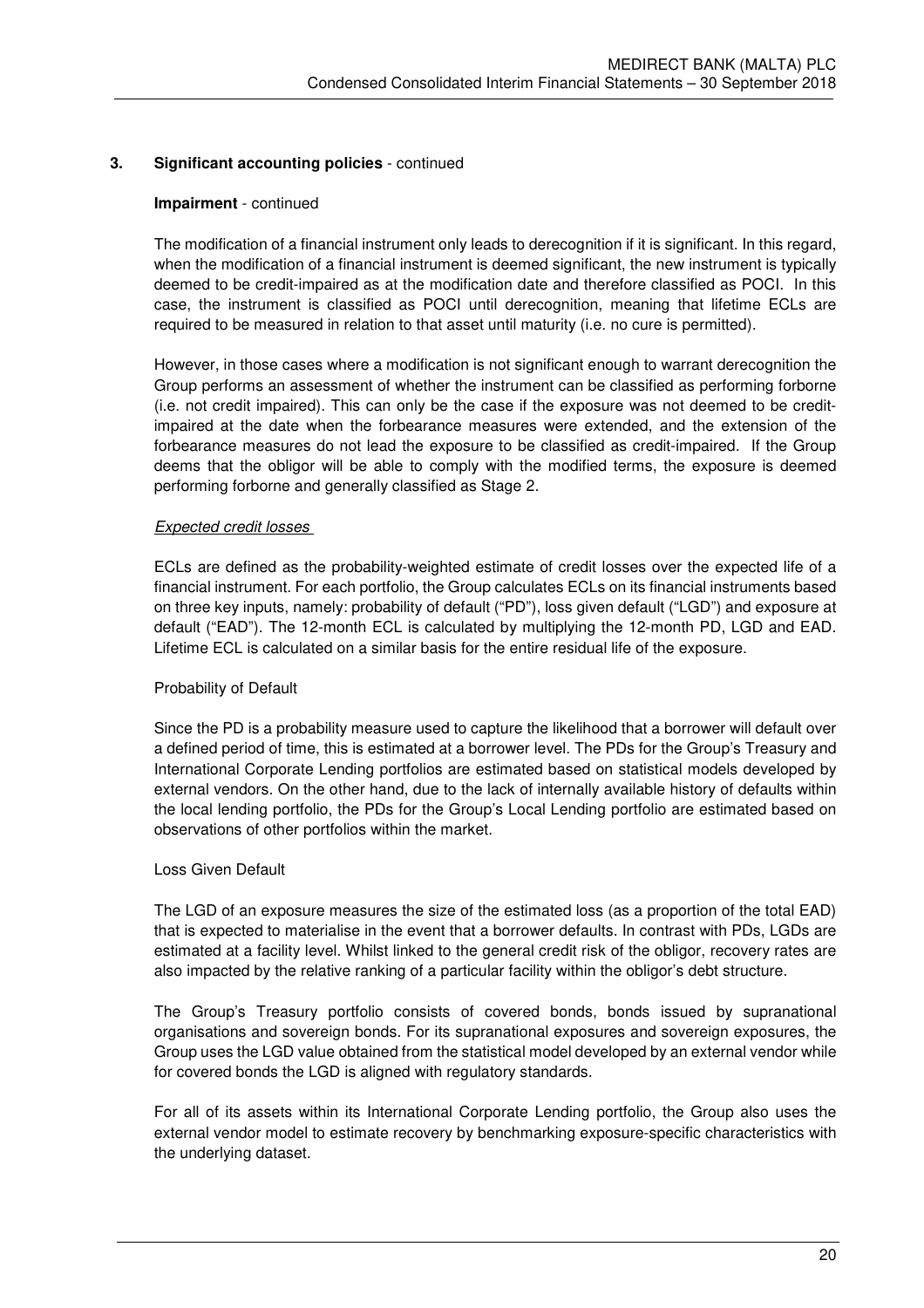#### **Impairment** - continued

Finally, the LGD used for the Local Lending portfolio is driven by the loan-to-value ratio of the individual facilities, whilst also taking into consideration other factors such as costs to sell, valuation haircuts and the time value of money.

## Exposure at Default

The EAD is used to estimate the Group's expected exposure at the time of default of an obligor, taking into account expected changes in the exposure after the reporting date, including repayments of principal and interest, and any expected drawdowns on committed facilities.

The maximum period over which ECLs are measured is the maximum contractual period over which the Group is exposed to credit risk. For exposures within the Treasury and Local Lending portfolios, the maturity date is deemed to be equal to the contractual maturity of the exposure. However, for its International Corporate Lending portfolio, the Group makes use of behavioural rather than contractual maturity, thereby reflecting expectations on the exercise of prepayment or extension options.

To measure the EAD of off-balance sheet exposures, including loan commitments, the Group estimates the amount that a borrower will have drawn down by the time of default. Therefore, the Group estimates the part of the undrawn facility that the borrower is expected to convert into a funded amount typically referred to as a credit conversion factor (CCF).

### **Forward looking information**

The recognition and measurement of ECL requires the incorporation of multiple forward-looking economic conditions into the ECL estimates to meet the measurement objective of IFRS 9.

In this regard, the Group uses the external vendor model solution for all of its portfolios in order to capture the level of systemic risk linked to an obligor, and to estimate forward-looking probability weighted conditional PiT PDs using multiple forecasts of macroeconomic conditions.

IFRS 9 does not require forecasts of future conditions to extend over the entire expected life of the financial instrument in question. The Group uses macroeconomic forecasts for up to 20 quarters to estimate a probability-weighted ECL. For maturities that go beyond this 5-year period, the Group extrapolates projections from available data.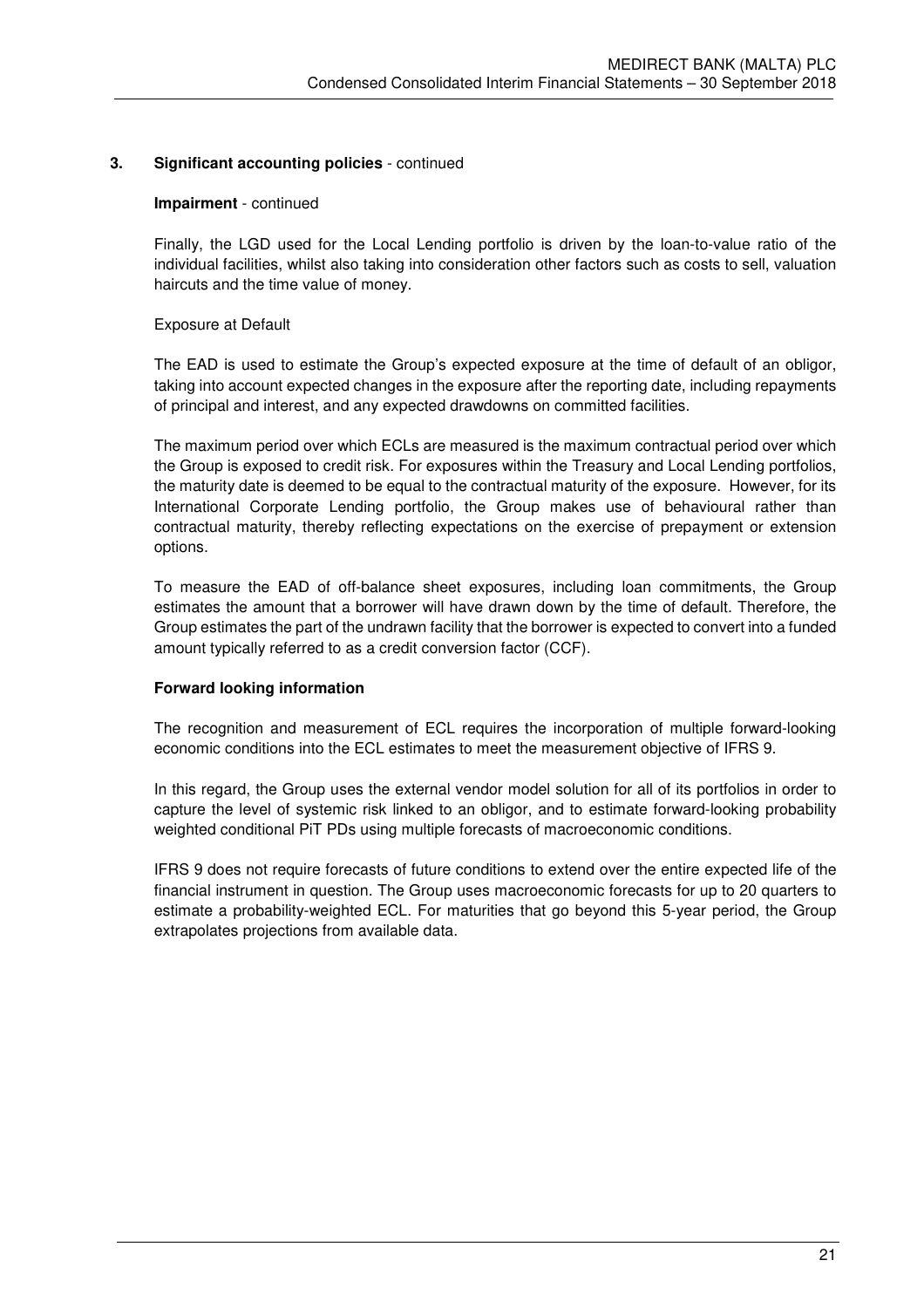### **Forward looking information** - continued

### • *International Corporate Lending and Treasury portfolios*

The Group applies five macroeconomic scenarios, to the unconditional PD and LGD term structures for the estimation of ECLs for its Stage 1 and Stage 2 exposures within its International Corporate Lending and Treasury portfolios. These macroeconomic scenarios are linked to a set of macroeconomic variables, including country-level variables such as country-specific GDP, that are deemed to have the highest correlation to the Group's portfolio.

In line with the requirements of IFRS 9, the Group assigns a probability weight, based on management judgement, to each of the scenarios considered in the estimation of ECLs. Due to the high level of subjectivity involved, decisions relating to the selection of scenarios, probabilities and multiples are subject to scrutiny through the Group's governance structure around credit risk.

### • *Local Lending portfolio*

The Group uses the same conceptual framework as that used for the International Corporate Lending and Treasury portfolios to estimate unbiased and probability-weighted ECLs based on forwardlooking macroeconomic scenarios for exposures classified in Stage 1 and 2.

The key difference lies within the number of scenarios used for Local Lending exposures, since the Group estimates unbiased and probability-weighted ECLs using three (rather than five) macroeconomic scenarios, due to the lack availability of a full set of five scenarios for the local market.

### **Presentation of ECL in the Statement of Financial Position**

The loss allowance for financial assets that are measured at amortised cost is presented as a deduction from the gross carrying amount of the assets. On the other hand, for financial assets measured at FVOCI, the loss allowance is presented within other comprehensive income rather than against the carrying amount of the assets. Therefore, no deduction is made from the carrying amount of financial assets measured at FVOCI, which is always shown at fair value.

### **Hedge Accounting**

The general hedge accounting requirements aim to simplify hedge accounting, creating a stronger link with risk management strategy and permitting hedge accounting to be applied to a greater variety of hedging instruments and risks, but do not explicitly address macro hedge accounting strategies.

In this regard, IFRS 9 allows entities to continue applying IAS 39 hedge accounting requirements of IAS 39. In this regard, the Group has opted to maintain the accounting policy on hedge accounting in line with the provisions of IAS 39 on all of its hedging relationships.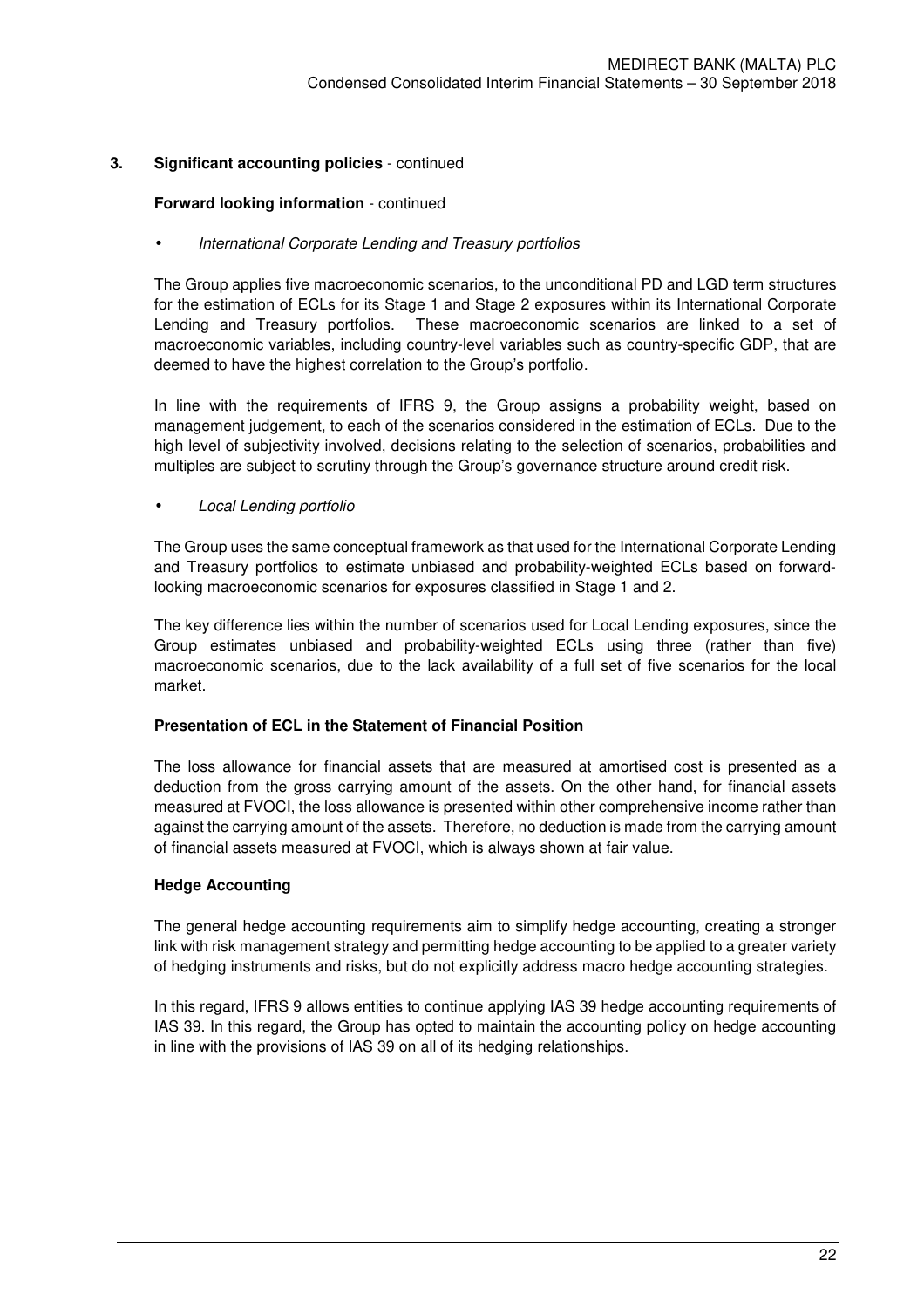#### **4. Critical accounting estimates and judgements in applying the Group's accounting policies**

 Estimates and judgements are continually evaluated and based on historical experience and other factors including expectations of future events that are believed to be reasonable under the circumstances.

 The Group makes estimates and assumptions concerning the future. The resulting accounting estimates will, by definition, seldom equal the related actual results. These estimates and assumptions present a risk of causing a material adjustment to the carrying amounts of assets and liabilities within the next financial year. The Group's management also makes judgements, apart from those involving estimations, in the process of applying the entity's accounting policies that may have a significant effect on the amounts recognised in the financial statements.

 Estimates and underlying assumptions are reviewed on an ongoing basis. Revisions to estimates are recognised prospectively.

 The significant judgements made by management in applying the Group's accounting policies and the key sources of estimation uncertainty impacting the preparation of these interim financial statements are the same as those that applied to the preparation of the financial statements as at and for the year ended 31 March 2018, as disclosed in those financial statements.

### **5. Operating segments**

The Group has a single reportable segment represented by the investment in high credit quality collateralised instruments together with corporate lending and wealth management business. The Group's products and services and geographical areas are comparable to those as at 31 March 2018. Information about financial risks, credit concentration by sector and location, together with revenues from the single reportable segment can be obtained from the financial statements for the year ended 31 March 2018. The investment portfolio is spread across a large number of exposures diversified across the following categories: government, financial institutions and corporates.

#### **6. Taxation**

Income tax expense is recognised based on management's best estimate of the weighted average annual income tax rate expected for the financial year applied to the pre-tax income of the interim period.

The effective consolidated tax rate in the financial period ended 30 September 2018 is attributable to the increase in deferred tax assets recognised in Malta on unutilised notional interest deduction and expected credit losses using a 35% effective tax rate. The effective consolidated tax rate in the financial period ended 30 September 2017 is mainly attributable to the deferred tax recognised, on the losses registered by MeDirect Belgium throughout this financial period, at a tax rate that is higher than the effective tax rate applicable on the profits generated by MeDirect Malta. Furthermore, throughout the financial period ended 30 September 2017, expenditure reflected in the accounting records of MeDirect Belgium in relation to its international corporate lending, that is reversed on consolidation, resulted in a lower effective tax rate.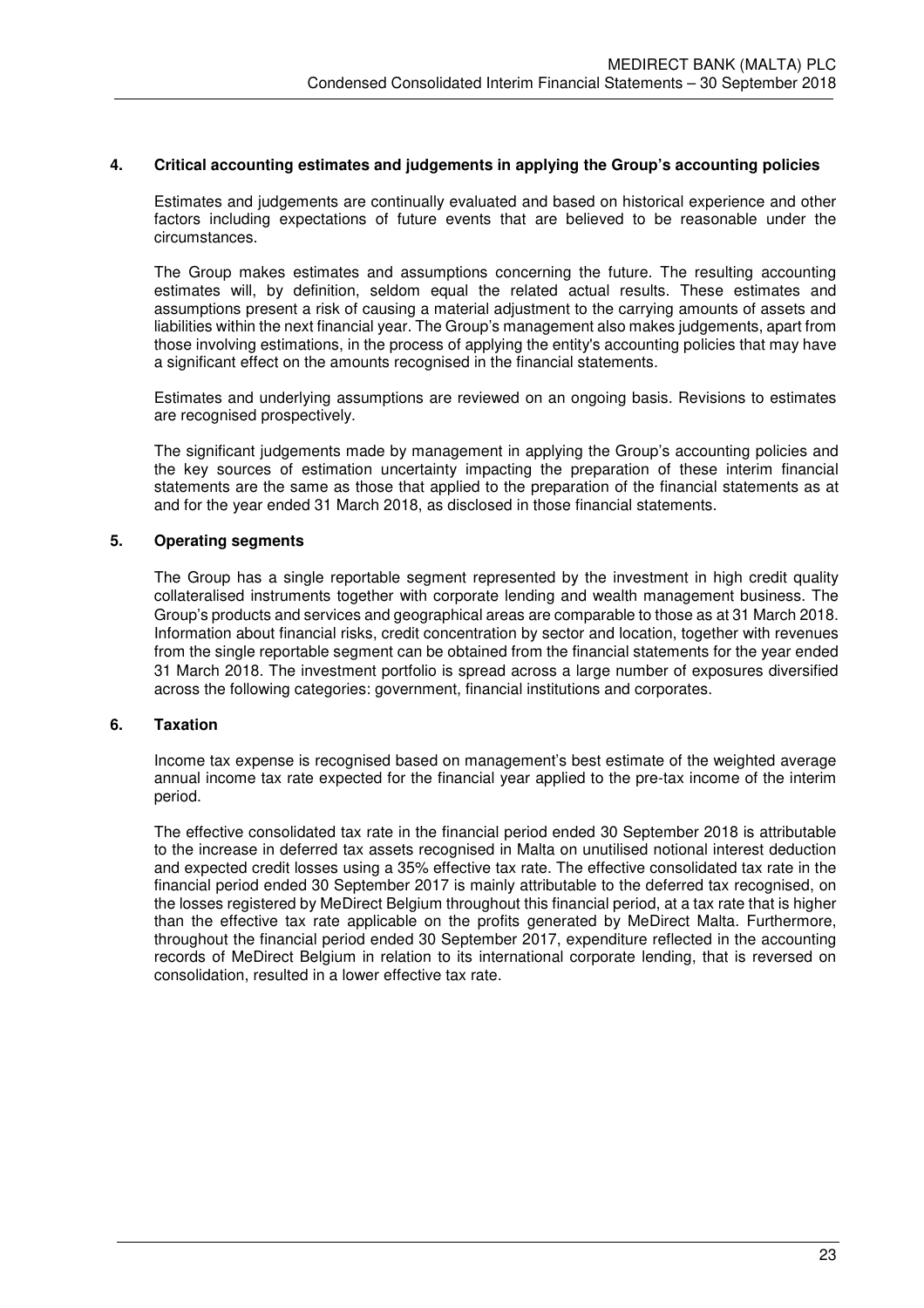## **7. Financial instruments**

*7.1 Reconciliation of the gross amount of financial assets at 31 March 2018 and 1 April 2018* 

|                                              | <b>IAS 39</b><br><b>Measurement</b><br>category | <b>IAS 39</b><br>Gross<br>amount | Reclassification | Remeasurement            | <b>IFRS 9</b><br><b>Gross</b><br>amount | <b>IFRS 9</b><br><b>Measurement</b><br>category |
|----------------------------------------------|-------------------------------------------------|----------------------------------|------------------|--------------------------|-----------------------------------------|-------------------------------------------------|
|                                              |                                                 | €000                             | €000             | €000                     | €000                                    |                                                 |
| <b>Financial assets</b>                      |                                                 |                                  |                  |                          |                                         |                                                 |
|                                              | Amortised cost                                  |                                  |                  |                          |                                         |                                                 |
| <b>Balances with Central Banks</b>           | (Loans and receivables)                         | 103,543                          |                  |                          | 103,543                                 | Amortised cost                                  |
| Investments                                  |                                                 |                                  |                  |                          |                                         |                                                 |
| - Debt and other fixed income instruments    | <b>FVOCI</b>                                    | 560,245                          | (399, 347)       |                          | 160,898                                 | <b>FVOCI</b>                                    |
| - Debt and other fixed income instruments    | (Available-for-sale)                            | $\overline{\phantom{a}}$         | 399,347          | 2,208                    | 401,555                                 | Amortised cost                                  |
|                                              | Amortised cost                                  |                                  |                  |                          |                                         |                                                 |
| Loans and advances to financial institutions | (Loans and receivables)                         | 113,623                          |                  | $\overline{\phantom{a}}$ | 113,623                                 | Amortised cost                                  |
|                                              | Amortised cost                                  |                                  |                  |                          |                                         |                                                 |
| Loans and advances to customers              | (Loans and receivables)                         | 1,724,354                        | ٠                | $\sim$                   | 1,724,354                               | Amortised cost                                  |
|                                              |                                                 | 2,501,765                        | ٠                | 2,208                    | 2,503,973                               |                                                 |

The differences in the measurement category and the gross amount of financial assets in accordance with IAS 39 and IFRS 9 at the date of initial application, 1 April 2018, are analysed through the following elements:

- Reclassifications, reflecting the movement of balances between categories of financial assets with no impact or shareholders' equity. There is no change to the carrying value of financial instruments as a result of reclassifications.
- Remeasurements, which are adjustments due to changes to the measurement bases, resulting in a change to the carrying value of the financial instrument, with a corresponding impact (net of tax) on shareholders' equity.

Upon initial application of IFRS 9, the Group decided to split the debt securities, all of which were classified as available-for-sale financial instruments and measured at FVOCI under IAS 39, into two portfolios, in order to reflect the objective of the respective business models.

One portfolio of debt securities was reclassified to financial assets measured at amortised cost given that the Group considers that these debt securities are held within a business model whose objective is achieved through the collection of contractual cash flows, which represent SPPI.

The rest of the debt securities classified as available-for-sale under IAS 39 will continue to be measured at FVOCI under IFRS 9, since these are held within a business model whose objective is achieved by both collecting contractual cash flows, which represent SPPI, and selling financial assets.

There were no changes to the classification and measurement of financial liabilities.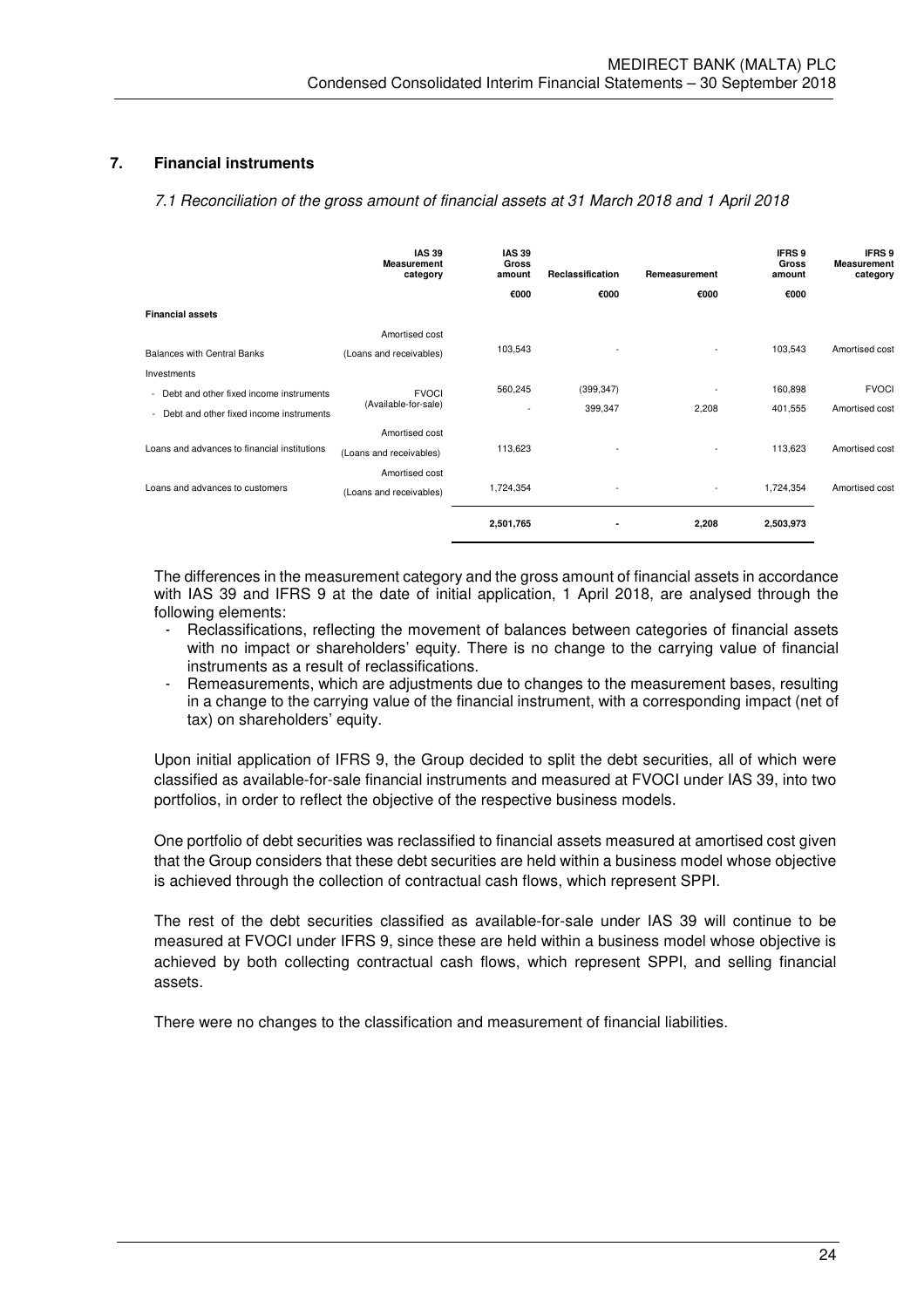## *7.2 Reconciliation of impairment allowances under IAS 39 at 31 March 2018 to expected credit losses under IFRS 9 at 1 April 2018*

 The following table reconciles the impairment allowance as at 31 March 2018 measured in accordance with the IAS 39 incurred loss model to the new impairment allowance measured in accordance with the IFRS 9 expected loss model as at 1 April 2018:

|                                                                                                                    | <b>IAS 39</b><br>Impairment<br>allowance | Remeasurement | IFRS 9<br><b>Expected</b><br>credit losses |
|--------------------------------------------------------------------------------------------------------------------|------------------------------------------|---------------|--------------------------------------------|
|                                                                                                                    | €000                                     | €000          | €000                                       |
| <b>Measurement category</b>                                                                                        |                                          |               |                                            |
| Loans and receivables (IAS 39) /<br>Financial assets at amortised cost (IFRS 9)<br>Loans and advances to customers | 22,638                                   | 10,736        | 33,374                                     |
| Available-for-sale financial instruments (IAS 39) /<br>Financial assets at amortised cost (IFRS 9)<br>Investments  |                                          | 23            | 23                                         |
| Available-for-sale financial instruments (IAS 39) /<br>Financial assets at FVOCI (IFRS 9)<br>Investments           |                                          | 9             | 9                                          |
| Loan commitments and financial<br>guarantee contracts                                                              |                                          | 1,022         | 1,022                                      |
|                                                                                                                    | 22,638                                   | 11,790        | 34.428                                     |

*7.3 Summary of financial instruments to which the impairment requirements in IFRS 9 are applied* 

|                                                     |              | At 30 September 2018 |              | <b>At 1 April 2018</b> |           |              |  |
|-----------------------------------------------------|--------------|----------------------|--------------|------------------------|-----------|--------------|--|
|                                                     | <b>Gross</b> | Allowance            | Net carrying | <b>Gross</b>           | Allowance | Net carrying |  |
|                                                     | amount       | for ECL              | amount       | amount                 | for ECL   | amount       |  |
|                                                     | €000         | €000                 | €000         | €000                   | €000      | €000         |  |
| Loans and advances to financial institutions        |              |                      |              |                        |           |              |  |
| and customers at amortised cost                     | 1,999,256    | 30,475               | 1,968,781    | 1,838,008              | 33,374    | 1,804,634    |  |
| Investments and other financial assets              |              |                      |              |                        |           |              |  |
| measured at amortised cost                          | 496,973      | 18                   | 496,955      | 539,776                | 23        | 539,753      |  |
| Investments measured at FVOCI                       | 142,482      | 5                    | 142,477      | 160,898                | 9         | 160,889      |  |
| Total gross amount on balance sheet                 | 2,638,711    | 30,498               | 2,608,213    | 2,538,682              | 33,406    | 2,505,276    |  |
|                                                     |              |                      |              |                        |           |              |  |
| Commitments to extend credit, guarantees,           |              |                      |              |                        |           |              |  |
| and similar commitments (excl. leases)              | 555,659      | 1,213                | 554,446      | 559,904                | 1,022     | 558,882      |  |
| Total nominal amount off-balance sheet <sup>1</sup> | 555,659      | 1,213                | 554,446      | 559,904                | 1,022     | 558,882      |  |

l

 $<sup>1</sup>$  Represents the maximum amount at risk should the contracts be fully drawn upon and client default.</sup>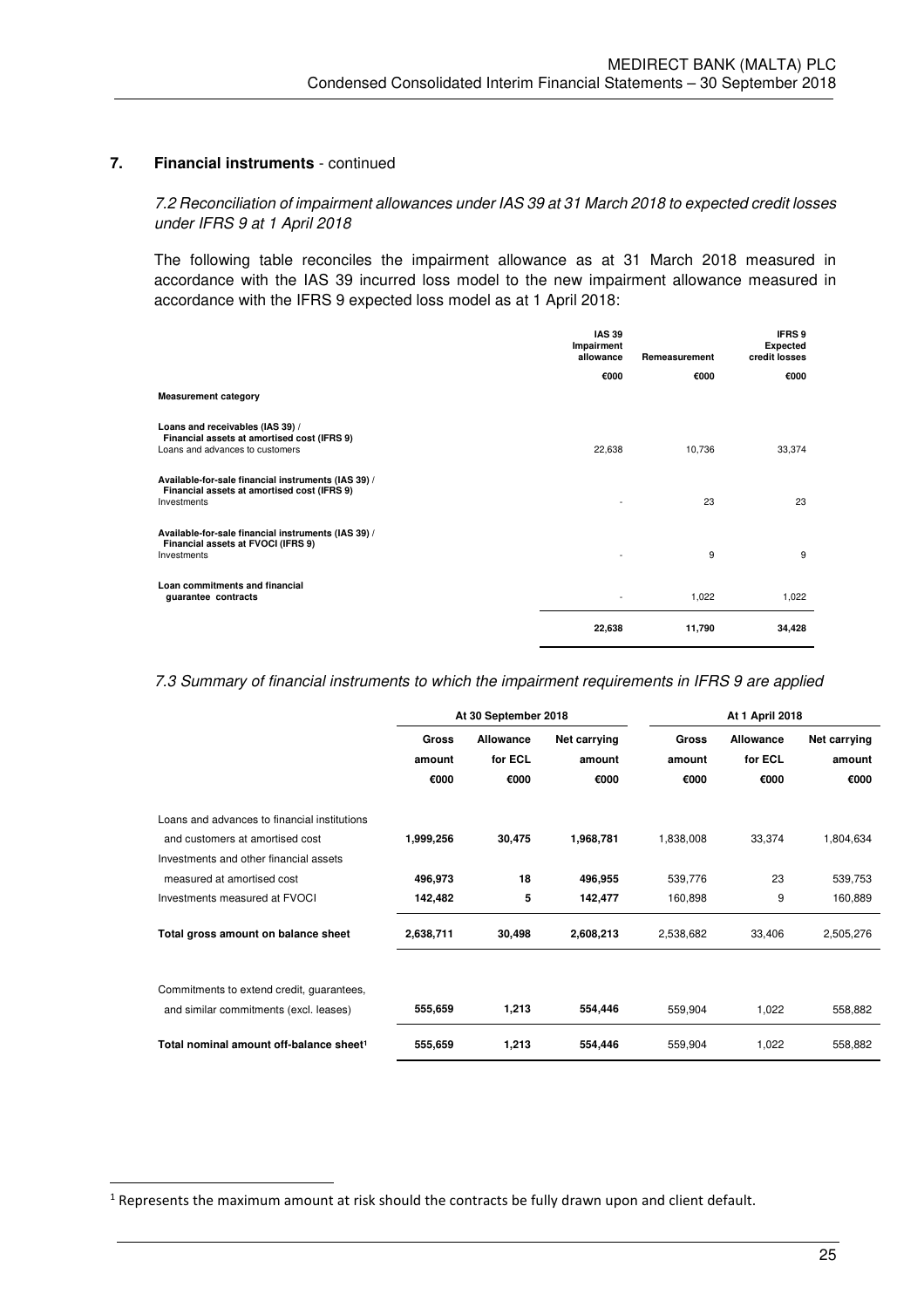*7.4 Summary of credit risk by stage distribution and ECL coverage at 30 September 2018* 

|                                                 |           | Gross carrying/nominal amount |                          | <b>Allowance for ECL</b> |         |         |  |
|-------------------------------------------------|-----------|-------------------------------|--------------------------|--------------------------|---------|---------|--|
|                                                 | Stage 1   | Stage 2<br>Stage 3            |                          | Stage 1                  | Stage 2 | Stage 3 |  |
|                                                 | €000      | €000                          | €000                     | €000                     | €000    | €000    |  |
| Loans and advances to financial institutions    |           |                               |                          |                          |         |         |  |
| and customers at amortised cost                 | 1.579.632 | 356.890                       | 62.734                   | 10,575                   | 6,092   | 13,808  |  |
| Investments and other financial assets measured |           |                               |                          |                          |         |         |  |
| at amortised cost                               | 496,973   |                               |                          | 18                       |         |         |  |
| Investments measured at FVOCI                   | 142,482   |                               | $\overline{\phantom{a}}$ | 5                        |         |         |  |
| Commitments to extend credit, quarantees,       |           |                               |                          |                          |         |         |  |
| and similar commitments (excl. leases)          | 466,616   | 89,043                        | ٠                        | 744                      | 469     |         |  |
| At 30 September 2018                            | 2,685,703 | 445,933                       | 62,734                   | 11,342                   | 6,561   | 13,808  |  |

*7.5 Reconciliation of movement in allowances for expected credit losses* 

| Period ended 30 September 2018                                                                                      | €000                              |
|---------------------------------------------------------------------------------------------------------------------|-----------------------------------|
| At 1 April 2018<br>ECL income statement charge for the period<br>Assets written off<br>Exchange and other movements | 34.428<br>4,600<br>(7,759)<br>442 |
| At 30 September 2018                                                                                                | 31,711                            |

The Group was notified on 30 November 2018 that a debtor client had entered into an agreement that is expected to lead to the successful disposal of its business during the first quarter of 2019. The reported price at which this disposal is expected to occur would lead to the recovery, in total or to a material extent, of credit losses amounting to €3.5 million that have been recognised by the Group in earlier accounting periods on the account in question; and of unaccrued interest due thereon. The Group is awaiting further information to enable it to better assess the favourable impact of this transaction, which will be reflected in its results for the full financial year ending on 31 March 2019.

### *7.6 Fair value measurement*

'Fair value' is the price that would be received to sell an asset or paid to transfer a liability in an orderly transaction between market participants at the measurement date in the principal or, in its absence, the most advantageous market to which the Group has access at that date. The fair value of a liability reflects its non-performance risk.

When available, the Group measures the fair value of an instrument using quoted price in an active market for that instrument. A market is regarded as active if the transactions for the asset or liability takes place with sufficient frequency and volume to provide pricing information on an ongoing basis. The judgement as to whether a market is active may include, but is not restricted to, the consideration of factors such as the magnitude and frequency of trading activity, the availability of prices and the size of bid/offer spreads.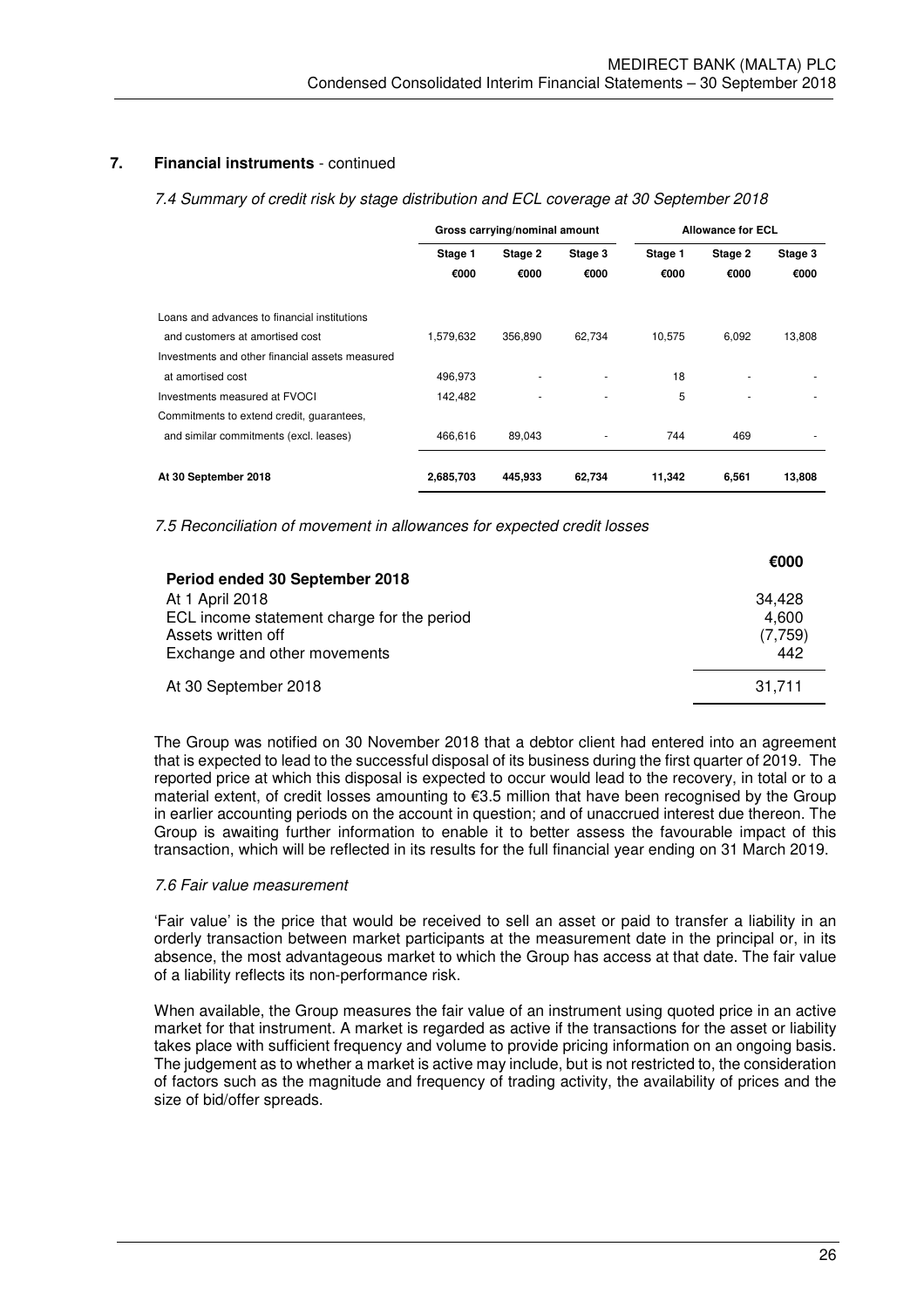### *7.6 Fair value measurement* - continued

If there is no quoted price in an active market, then the Group uses valuation techniques that maximise the use of relevant observable inputs and minimise the use of unobservable inputs. The chosen valuation technique incorporates all of the factors that market participants would take into account in pricing a transaction.

If an asset or a liability measured at fair value has a bid price and an ask price, then the Group measures assets and long positions at a bid price and liabilities and short positions at an ask price.

#### 7.6.1 Fair value hierarchy

The Group measures fair values using the following fair value hierarchy that reflects the significance of the inputs used in making the measurements:

- Level 1: inputs that are quoted market prices (unadjusted) in active markets for identical instruments.
- Level 2: inputs other than quoted market prices included within Level 1 that are observable either directly (i.e. as prices) or indirectly (i.e. derived from prices). This category includes instruments valued using: quoted market prices in active markets for similar instruments; quoted prices for identical or similar instruments in markets that are considered less than active; or other valuation techniques where all significant inputs are directly or indirectly observable from market data. Financial instruments which are generally included in this category include over-the-counter derivatives where the fair value is based on observable inputs.
- Level 3: inputs that are unobservable. This category includes all instruments for which the valuation technique includes inputs not based on observable data and the unobservable inputs have a significant effect on the instrument's valuation. This category includes instruments that are valued based on quoted prices for similar instruments for which significant unobservable adjustments or assumptions are required to reflect differences between the instruments.

#### 7.6.2 Use of valuation techniques

In the event that the market for a financial instrument is not active, a valuation technique is used. Valuation techniques may incorporate assumptions about factors that other market participants would use in their valuations, including:

- the likelihood and expected timing of future cash flows on the instrument;
- selecting an appropriate discount rate for the instrument; and
- judgement to determine what model to use to calculate fair value in areas where the choice of valuation model is particularly subjective.

A range of valuation techniques is employed, dependent on the instrument type and available market data. Most valuation techniques are based upon discounted cash flow analyses, in which expected future cash flows are calculated and discounted to present value using a discounting curve. Prior to considering credit risk, the expected future cash flows may be known, as would be the case for the fixed leg of an interest rate swap, or may be uncertain and require projection, as would be the case for the floating leg of an interest rate swap. Projection utilises market forward curves, if available.

Assumptions and inputs used in valuation techniques include risk-free and benchmark interest rates, credit spreads and other premiums used in estimating discount rates, bond and foreign currency exchange rates and expected price volatilities and correlations.

The objective of valuation techniques is to arrive at a fair value measurement that reflects the price that would be received to sell the asset or paid to transfer the liability in an orderly transaction between market participants at the measurement date.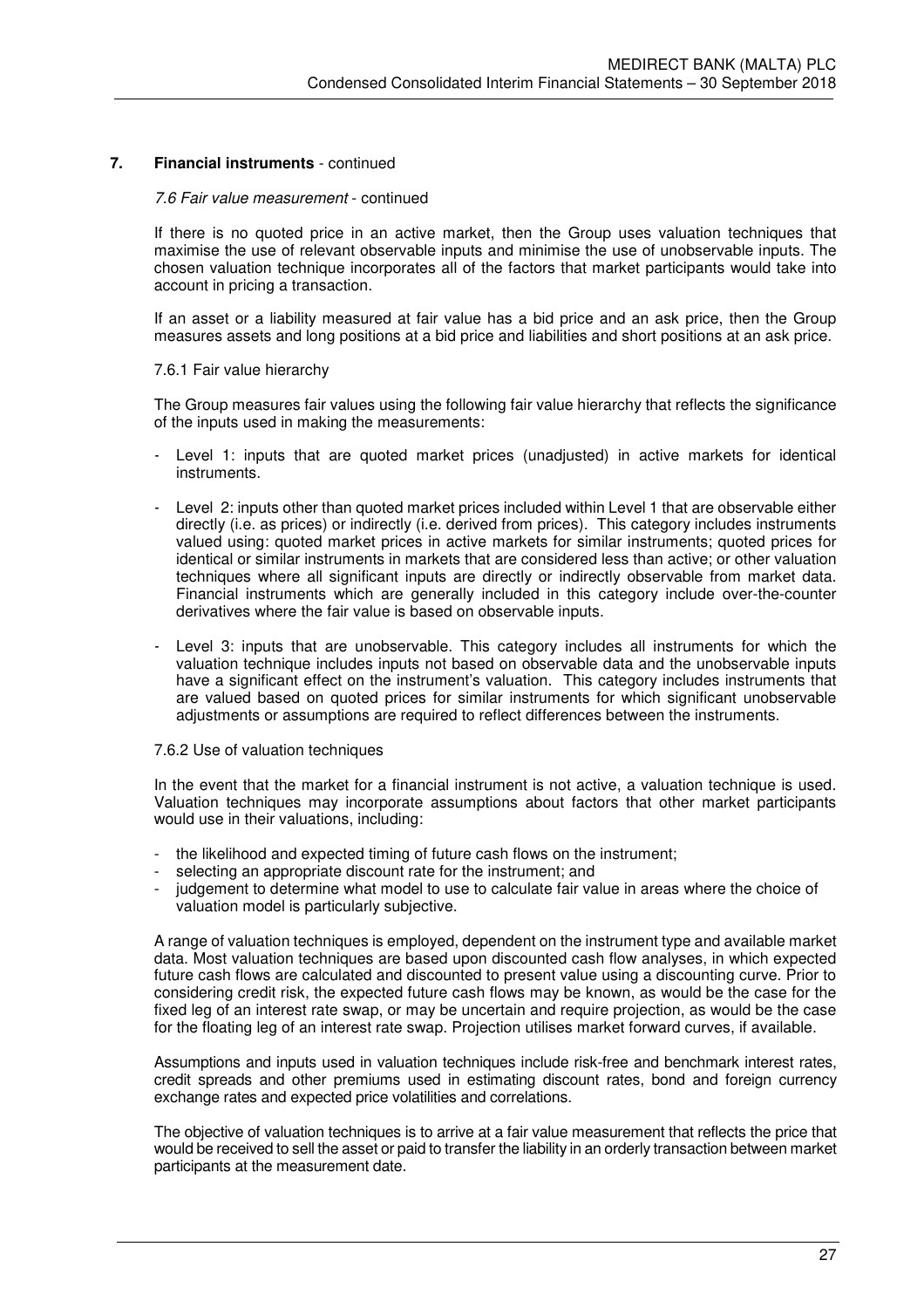*7.6 Fair value measurement* - continued

#### 7.6.2 Use of valuation techniques - continued

The Group uses widely recognised valuation models for determining the fair value of common and simple financial instruments, such as interest rate and currency swaps that use only observable market data and require minimal management judgement and estimation.

Fair value of investment securities in inactive markets are based on:

- quoted prices of similar instruments, performing numerical procedures such as interpolation when input values do not directly correspond to the most active market trade parameters; or
- price quotations in respect of orderly transactions between market participants provided by reputable dealers.

#### 7.6.3 Financial instruments measured at fair value

The following table analyses financial instruments measured at fair value at the end of the reporting period, by the respective levels within the fair value hierarchy into which the respective fair value measurement is categorised. The fair value amounts are based on the carrying amounts reflected in the condensed consolidated interim statement of financial position.

|                                                              | Level 1         | Level <sub>2</sub> | Level <sub>3</sub>         | Total                |
|--------------------------------------------------------------|-----------------|--------------------|----------------------------|----------------------|
| As at 30 September 2018<br><b>Assets</b><br>Investments      | €000            | €000               | €000                       | €000                 |
| - FVOCI financial assets<br>Derivative financial instruments | 142,477         | 1,046              |                            | 142,477<br>1,046     |
| <b>Total financial assets</b>                                | 142,477         | 1,046              |                            | 143,523              |
| <b>Liabilities</b><br>Derivative financial instruments       |                 | 2,297              |                            | 2,297                |
| <b>Total financial liabilities</b>                           |                 | 2,297              |                            | 2,297                |
|                                                              | Level 1<br>€000 | Level 2<br>€000    | Level <sub>3</sub><br>€000 | <b>Total</b><br>€000 |
| As at 31 March 2018<br><b>Assets</b><br>Investments          |                 |                    |                            |                      |
| - FVOCI financial assets<br>Derivative financial instruments | 560,245         | 470                |                            | 560,245<br>470       |
| <b>Total financial assets</b>                                | 560,245         | 470                |                            | 560,715              |
| <b>Liabilities</b><br>Derivative financial instruments       |                 | 3,581              |                            | 3,581                |
| <b>Total financial liabilities</b>                           |                 | 3,581              |                            | 3,581                |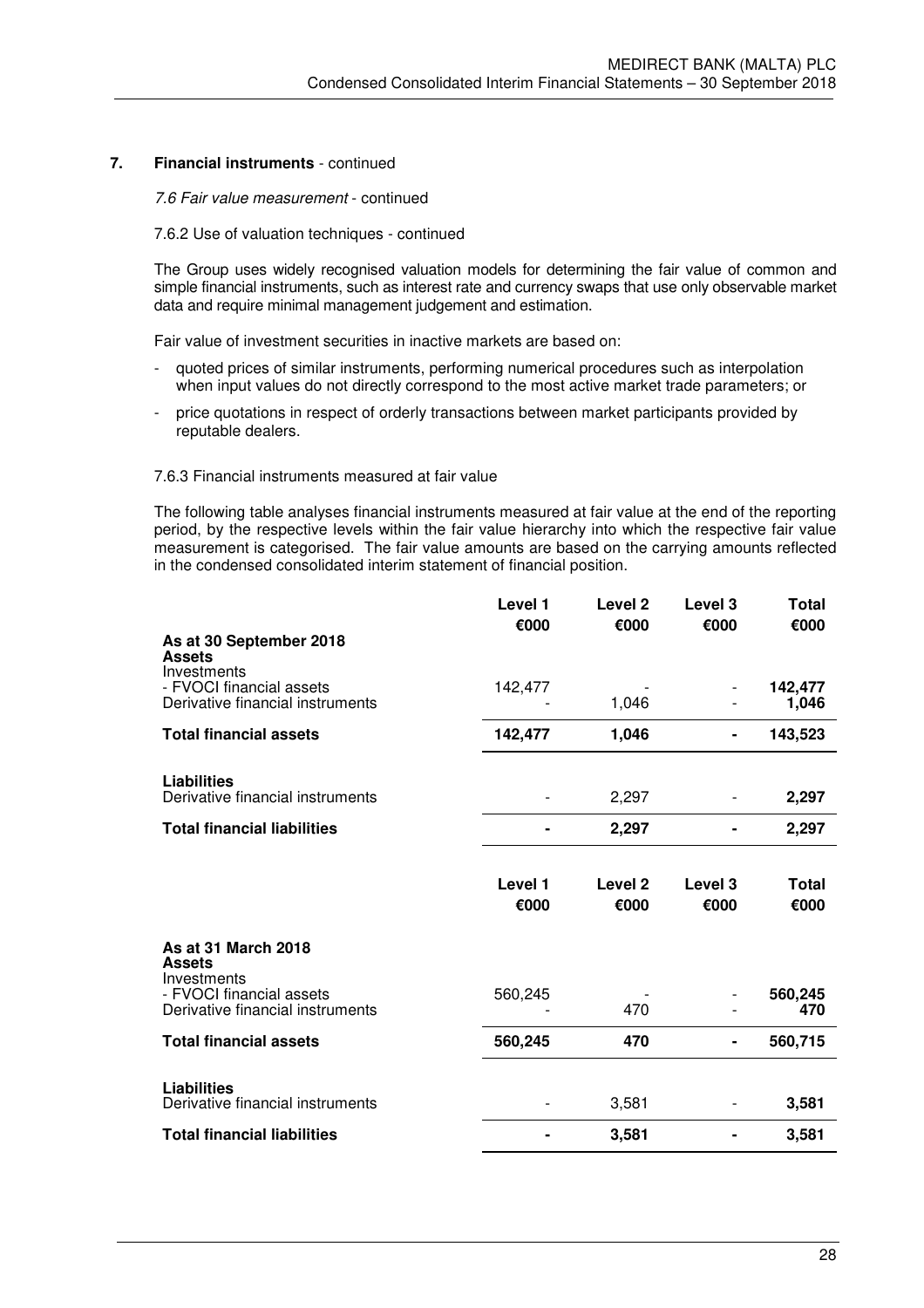#### *7.6 Fair value measurement* - continued

#### 7.6.3 Financial instruments measured at fair value - continued

As at 30 September 2018 and at 31 March 2018 the fair value of the FVOCI financial assets represents the closing bid price quoted in an active market.

Level 2 instruments principally comprise derivatives held for risk management that are fair valued based on valuation models with the key methodology utilised comprising the calculation of the net present value of a series of expected cash flows, taking into account the different terms of each specific contract/instrument (discounted cash flow approach). These models use as their basis independently sourced market parameters including, for example, interest rate yield curves. Market parameters are either directly observable or are implied from observable instrument prices. The model may perform numerical procedures in respect of pricing such as interpolation when input values do not directly correspond to the most active market trade parameters.

#### 7.6.4 Transfers between levels

The Group recognises transfers between levels of the fair value hierarchy as of the end of the reporting period during which the transfer has occurred.

There were no transfers between Level 1 and Level 2 of the fair value hierarchy during the period from 1 April 2018 to 30 September 2018 and during the financial year ended 31 March 2018.

#### *7.7 Financial instruments not measured at fair value*

The following table sets out the fair values of financial instruments not measured at fair value and analyses them by the respective level within the fair value hierarchy into which the respective fair value measurement is categorised. This table includes only financial instruments in respect of which fair value is estimated to be materially different than the carrying amounts.

| Level 1<br>€000 | Level 2<br>€000 | Level 3<br>€000          | <b>Total</b><br>fair values<br>€000 | <b>Total</b><br>carrying<br>amount<br>€000 |
|-----------------|-----------------|--------------------------|-------------------------------------|--------------------------------------------|
| 400,141         | 1,257,729       |                          | 400,141<br>1,257,729                | 402,339<br>1,257,464                       |
| 400,141         | 1,257,729       |                          | 1,657,870                           | 1,659,803                                  |
| 69,130          |                 |                          | 69,130                              | 66,876                                     |
| 69,130          |                 |                          | 69,130                              | 66,876                                     |
|                 |                 |                          |                                     |                                            |
|                 | 1,149,073       | $\overline{\phantom{a}}$ | 1,149,073                           | 1,151,819                                  |
| ۰               | 1,149,073       |                          | 1,149,073                           | 1,151,819                                  |
| 70,309          |                 |                          | 70,309                              | 66,949                                     |
| 70,309          |                 |                          | 70,309                              | 66,949                                     |
|                 |                 |                          |                                     |                                            |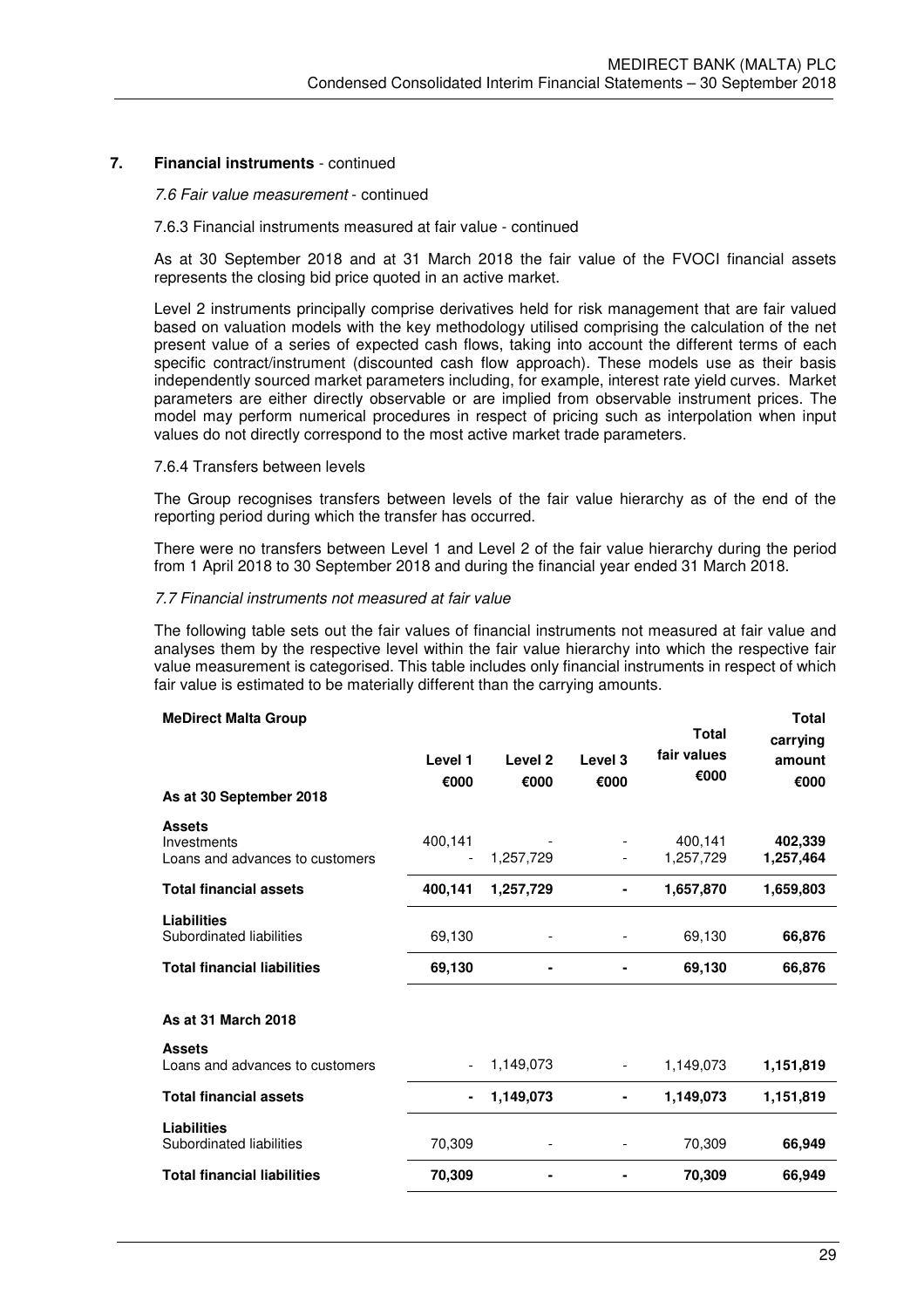#### *7.7 Financial instruments not measured at fair value* - continued

The Level 1 fair values reflected in the preceding tables consist of quoted market prices of debt securities issued which are traded in active markets.

The Level 2 fair value disclosures mainly comprise price quotations in respect of internationally traded loans and advances, consisting of the Group's international loan book with foreign corporates.

The Group's financial instruments not measured at fair value comprise balances with Central Banks, loans and advances to financial institutions and customers, debt securities and amounts owed to financial institutions and customers. The fair values of these financial assets and liabilities are not disclosed given that the carrying amount is a reasonable approximation of fair value because these are either re-priced to current market rates frequently or are short-term in nature.

'Loans and advances to financial institutions' amounting to €111.4 million (31 March 2018: €113.6 million) which represent 100% of all loans and advances to financial institutions, re-price or mature in less than one year; hence their fair value is not deemed to differ materially from their carrying amount at the reporting date.

Loans and advances to customers forming part of the international lending book amounting to  $€537$ million (31 March 2018: €468 million), net of expected credit losses, have not been reflected in the preceding tables. These mainly re-price within three months; hence their fair value is not deemed to differ materially from their carrying amount at the reporting date.

The carrying amount for local loans and advances to customers amounting to €62.6 million (31 March 2018: €81.5 million) approximates their fair value because these loans are re-pricable at the Group's discretion.

All trade receivables amounting to €0.4 million (31 March 2018: €2.7 million) are stated net of expected credit losses, within loans and advances to customers. Hence their fair value is not deemed to differ materially from their carrying amount at the reporting date.

Fair values are estimated using discounted cash flows, applying market rates. These estimates are considered Level 2 fair value estimates.

The majority of the 'Amounts owed to financial institutions' of the Group amounting to  $\epsilon$ 248.1 million (31 March 2018: €126.4 million) and 'Amounts owed to customers' of the Group amounting to  $€1.3$ billion (31 March 2018: €1.5 billion), sourced from the Maltese and Belgian markets, re-price or mature in less than one year; hence their fair value is not deemed to differ materially from their carrying amount at the reporting date. Fair values of these liabilities are estimated using discounted cash flows, applying current rates offered for deposits of similar remaining maturities. These are considered Level 2 fair value estimates. The fair value of a demand deposit is not less than the amount payable on demand, discounted from the first date on which the amount payable is required to be paid.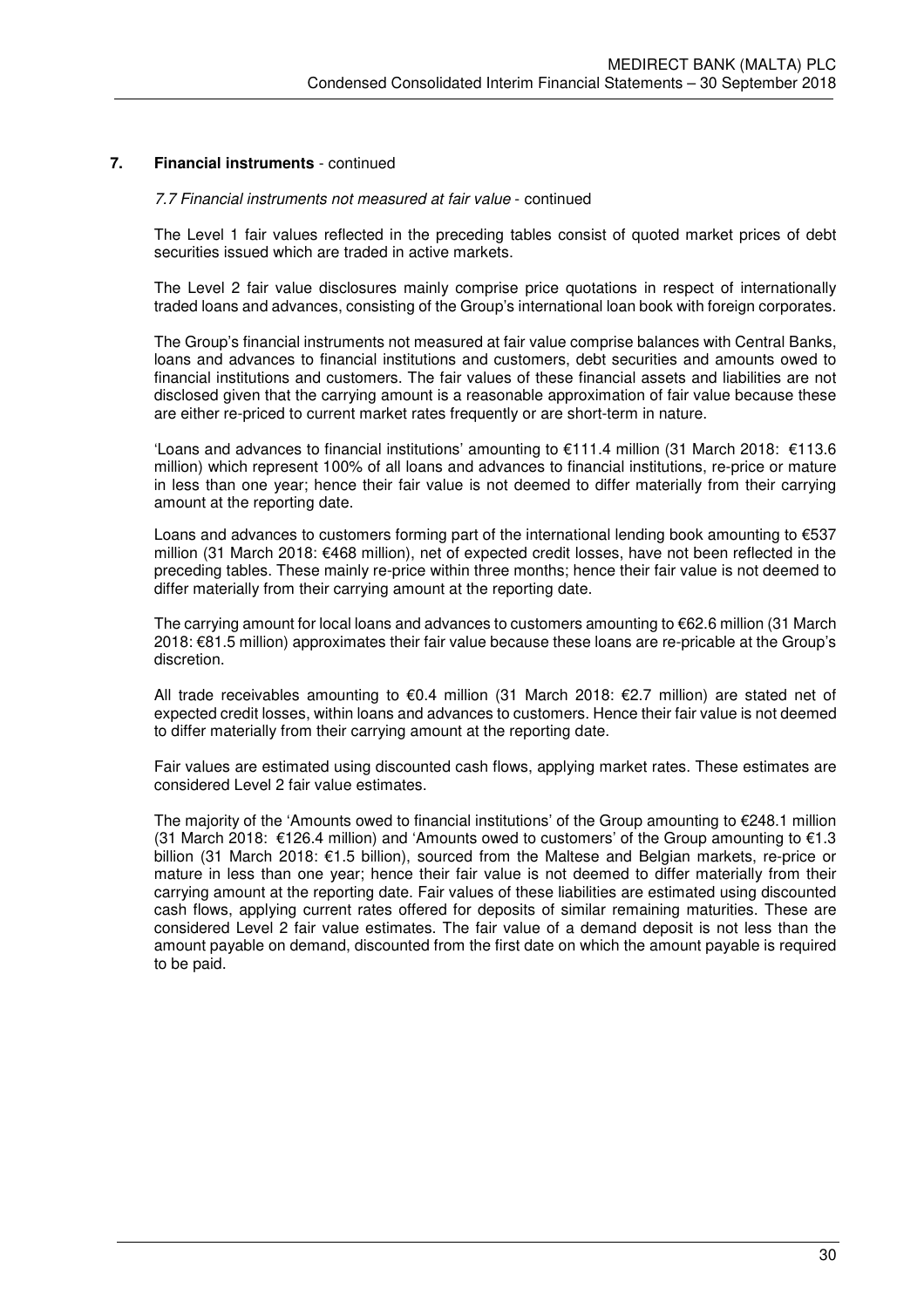#### **8. Capital and reserves**

#### *Share capital*

|                                                                                               | 30 September<br>2018<br>No. | 31 March<br>2018<br>No. |
|-----------------------------------------------------------------------------------------------|-----------------------------|-------------------------|
| Issued and fully paid up:<br>Ordinary 'A' shares of €1 each<br>Ordinary 'B' shares of €1 each | 117,450,106                 | 117,450,106             |
|                                                                                               | 117,450,107                 | 117,450,107             |

 As at 30 September 2018 and 31 March 2018, the authorised share capital consisted of 299,999,999 Ordinary 'A' shares of €1 each and 1 Ordinary 'B' share of €1 each.

#### *Rights and entitlements attached to ordinary shares*

The holders of Ordinary 'A' shares are entitled to receive dividends as declared from time to time and are entitled to one vote per share at general meetings of the Bank. Ordinary 'B' shareholders are not entitled to vote or to receive any dividends distributed.

#### *Share premium*

Share premium as at the reporting date represents the issue of shares in prior periods as follows:

|                   |               |                | Share premium |          |
|-------------------|---------------|----------------|---------------|----------|
|                   |               | <b>Premium</b> | 30 September  | 31 March |
|                   | <b>Number</b> | per share      | 2018          | 2018     |
| <b>Issue date</b> | of shares     | €              | €000          | €000     |
| 10 August 2010    | 10,000,000    | 0.9155         | 9,155         | 9,155    |
| 29 September 2010 | 19,119,470    | 0.2254         | 4,309         | 4,309    |
|                   |               |                | 13,464        | 13,464   |
|                   |               |                |               |          |

#### *Shareholders' contributions*

The terms and conditions of the contributions granted by MeDirect Group Limited render this instrument equity in nature in accordance with the requirements of IAS 32: Financial Instruments - Presentation:

- The Bank has no obligation to bear any servicing cost or transfer any economic benefits of any kind to the Contributor or any other person in return; and
- The Bank has no obligation to repay the contributions.

The contributions are eligible as own funds in terms of the Capital Requirements Regulation.

By virtue of a shareholders' resolution dated 30 May 2018, MeDirect Bank Malta plc approved the repayment of the shareholder contribution equivalent to €7.23 million.

By virtue of an extraordinary resolution dated 30 May 2018, the Bank accepted a shareholders' net contribution of €3.1 million.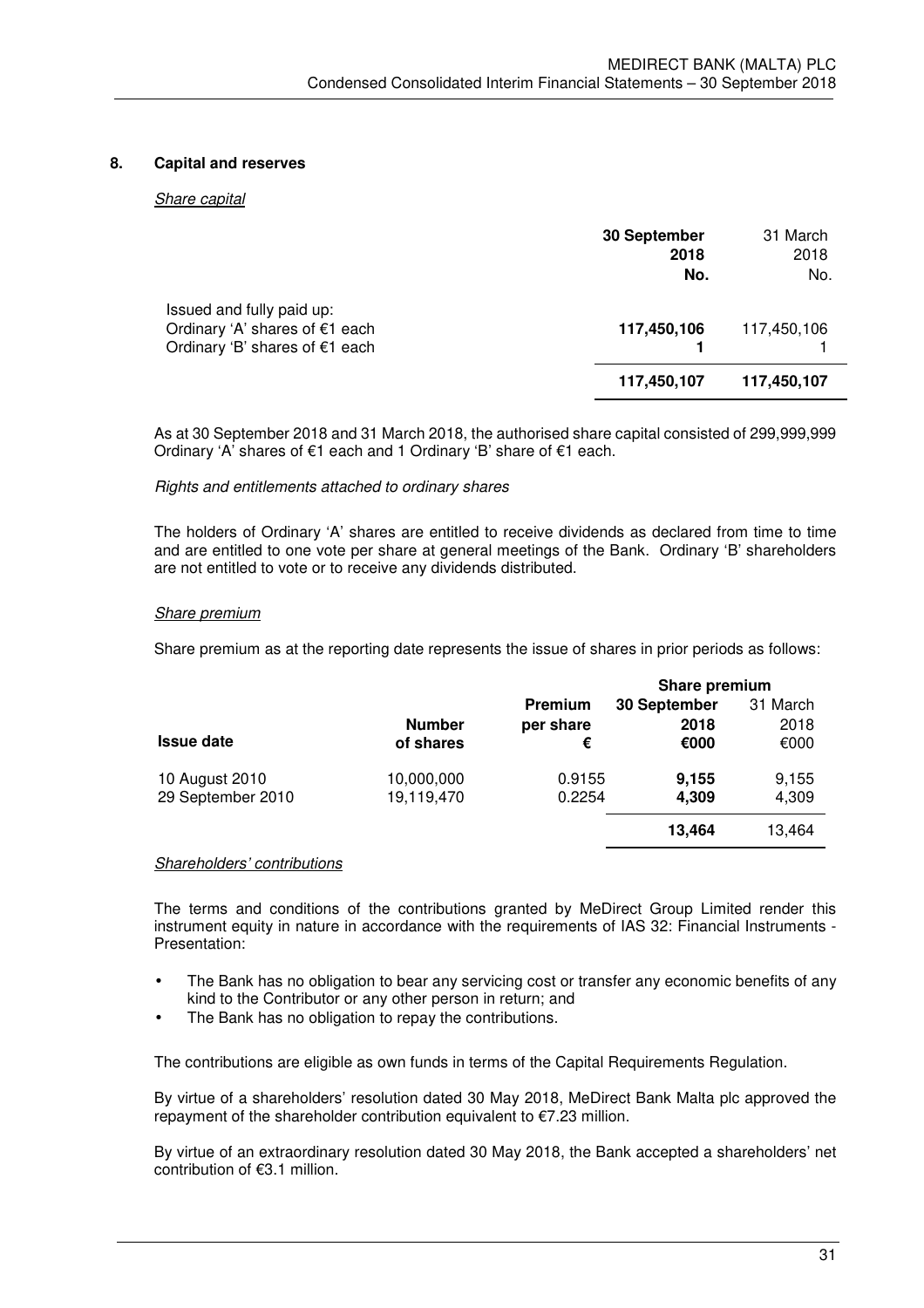#### **8. Capital and reserves** - continued

#### *Reserve for general banking risks*

Banking Rule ("BR") 09 issued by the MFSA requires banks in Malta to hold additional reserves for general banking risks in respect of non-performing loans. This reserve is required to be funded from retained earnings. As at 30 September 2018, the reserve for general banking risks of the Group was equivalent to €1.9 million (31 March 2018: €1.7 million). This reserve, which is distributable subject to the formal consent of the Banking Regulator, represents 100% of the regulatory allocation by virtue of paragraph 38 of the Banking Rule.

#### *Other reserves*

a) Fair value reserve

The fair value reserve includes the cumulative net change in the fair value of FVOCI financial assets, excluding impairment losses, until the investment is derecognised, net of deferred taxation.

#### b) Legal reserve

According to Article 319 of the Company Code in Belgium, at least 5% of the retained earnings of MeDirect Belgium should be set aside as a statutory legal reserve until this reserve is equivalent to 10% of the capital of MeDirect Belgium. This statutory legal reserve was equivalent to €77 thousand as at 30 September 2018 and 31 March 2018.

#### *Dividends*

All reserves at the reporting date, except for the Bank's retained earnings and the shareholders' contribution, are non-distributable.

#### **9. Contingent liabilities and commitments**

#### **Guarantee obligations**

As at 30 September 2018, the Group held cash secured guarantee obligations amounting to €8.6 million (31 March 2018: €5.2 million).

#### **Transfer of tax losses in Belgium**

The tax authorities in Belgium are currently reviewing the transfer of tax losses from the former Belgian branch of MeDirect Malta to MeDirect Belgium amounting to €12.3 million and will likely challenge the transfer of these losses. As at 30 September 2018 the Group has a deferred tax asset of €3.2 million (31 March 2018: €3.1 million) in relation to the unutilised tax losses of MeDirect Belgium. On the basis of specialist advice obtained from a number of independent tax advisors in Belgium, the Group is confident that this transfer of tax losses was justified and believe that no adjustment to the deferred tax asset is deemed necessary at the end of the reporting period as it is of the opinion that the position of the Group will be ultimately upheld.

#### **Non-cancellable operating lease commitments**

As at the reporting date, the future minimum lease payments under non-cancellable operating lease agreements amount to €6.8 million (31 March 2018: €7.5 million).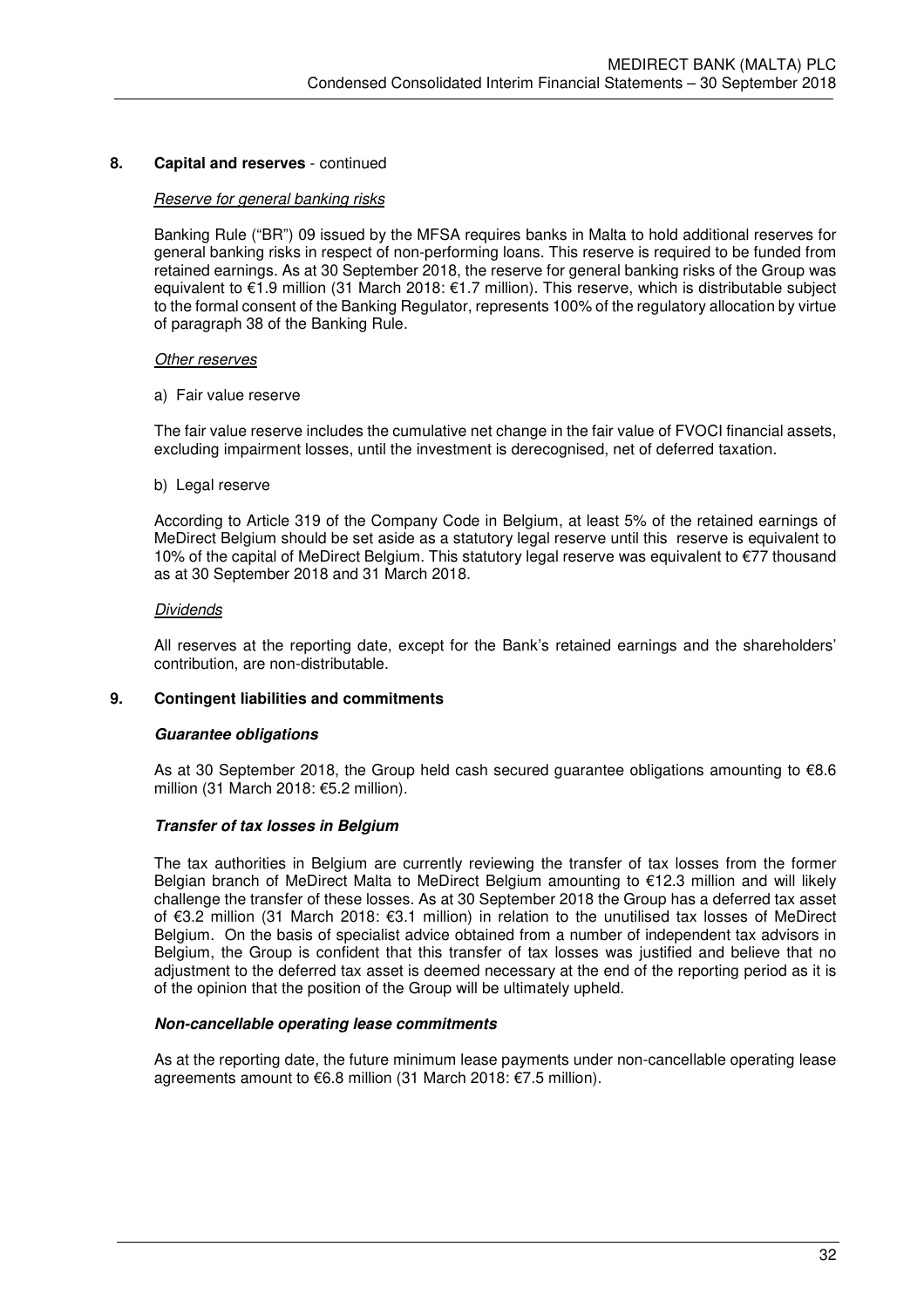### **9. Contingent liabilities and commitments** - continued

### **Commitments to lend**

Commitments to lend represent undrawn formal standby facilities, credit facilities and other similar commitments to lend. As at 30 September 2018, undrawn facilities on term loans amounted to €52.5 million (31 March 2018: €74.7 million). In addition the Group had commitments amounting to €433.4 million (31 March 2018: €361.8 million) under revolving credit facilities.

#### **10. Related party transactions**

There were no significant transactions with related parties during the six month period ended 30 September 2018 which would significantly alter the balances with related parties from those disclosed in the annual report for the year ended 31 March 2018.

### **11. Events after the reporting date**

The Group was notified on 30 November 2018 that a debtor client had entered into an agreement that is expected to lead to the successful disposal of its business during the first quarter of 2019. The reported price at which this disposal is expected to occur would lead to the recovery, in total or to a material extent, of credit losses amounting to €3.5 million that have been recognised by the Group in earlier accounting periods on the account in question; and of unaccrued interest due thereon. The Group is awaiting further information to enable it to better assess the favourable impact of this transaction, which will be reflected in its results for the full financial year ending on 31 March 2019.